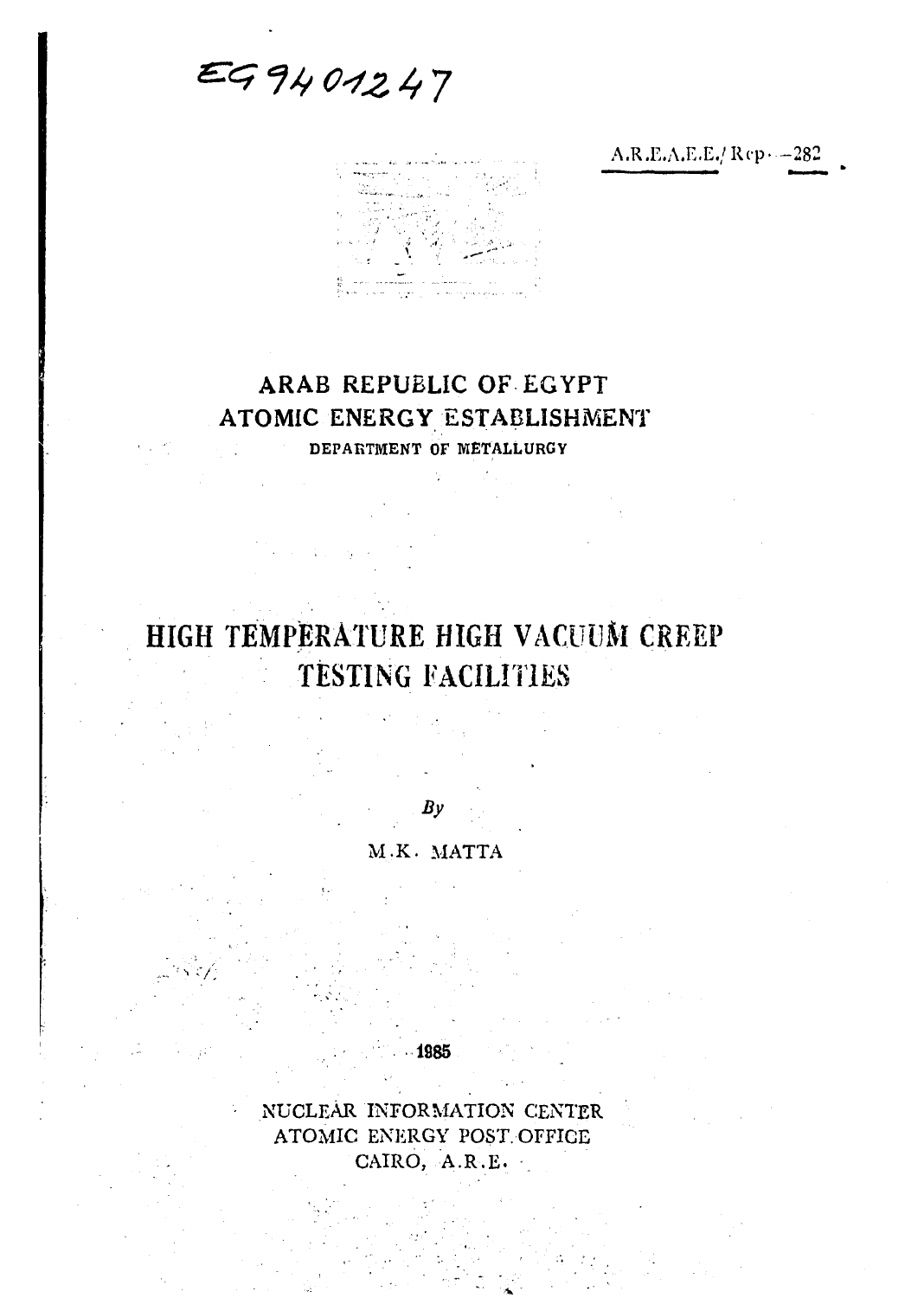We regret that some of the pages in the microfiche copy of this report may not be up to the proper legibility standards, even though the best possible copy was used for preparing the master fiche.

Page 18 missing!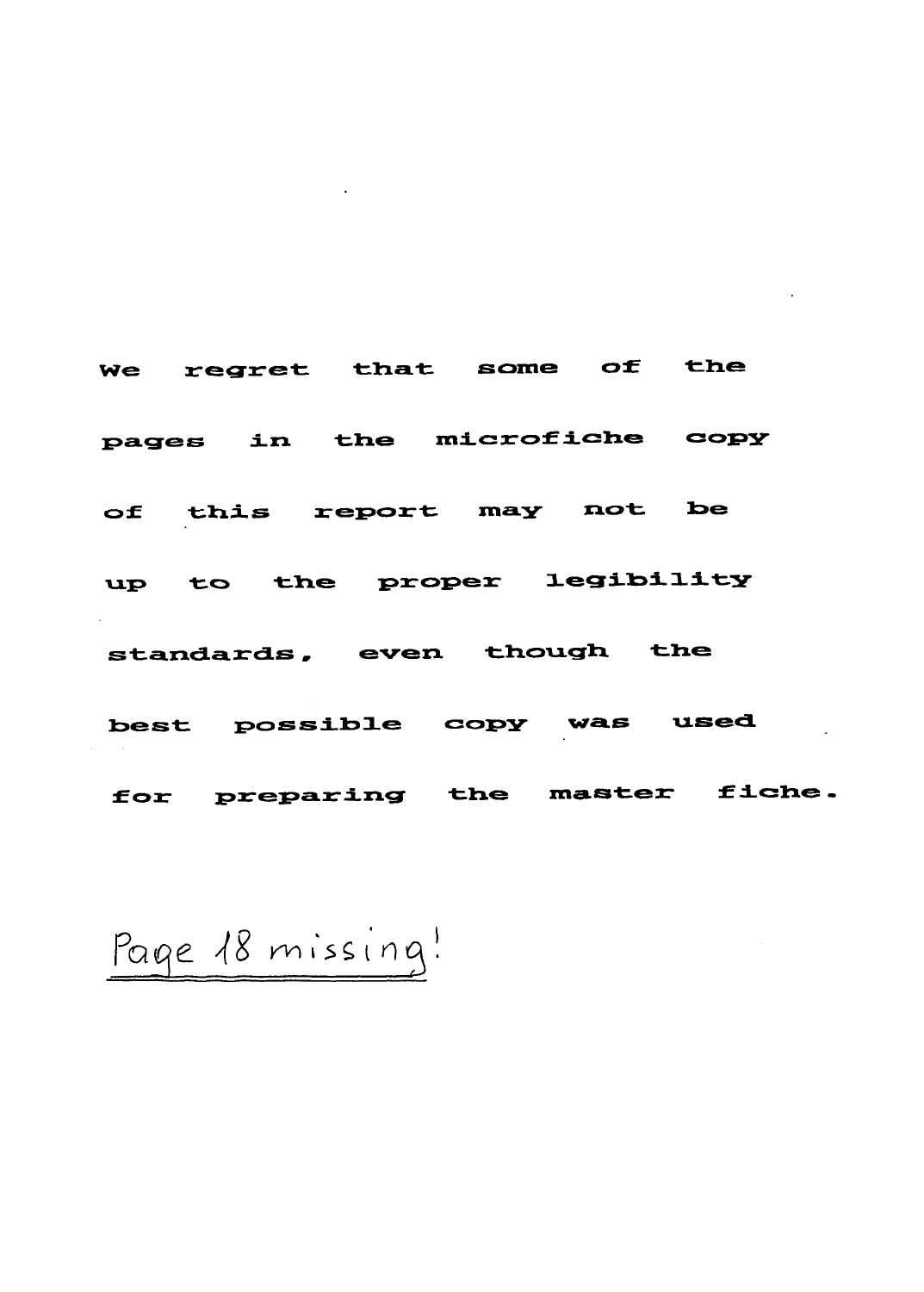**AREAEE/Rep.-282** 

 $\ddot{\phantom{0}}$ 

**ARAB REPUBLIC 0? EGYPT ATOMIC ENERGY ESTABLISHMENT NUCLEAR METALLURGY DEPARTMENT** 

## **HIGH TEMPERATURE HIGH VACUUM CREEP TESTING FACILITIES**

**BY M.K. MATTA** 

**1985 NUCLEAR INFORMATION DEPARTMENT ATOMIC ENERGY POST OFFICE CAIRO,A.R.E**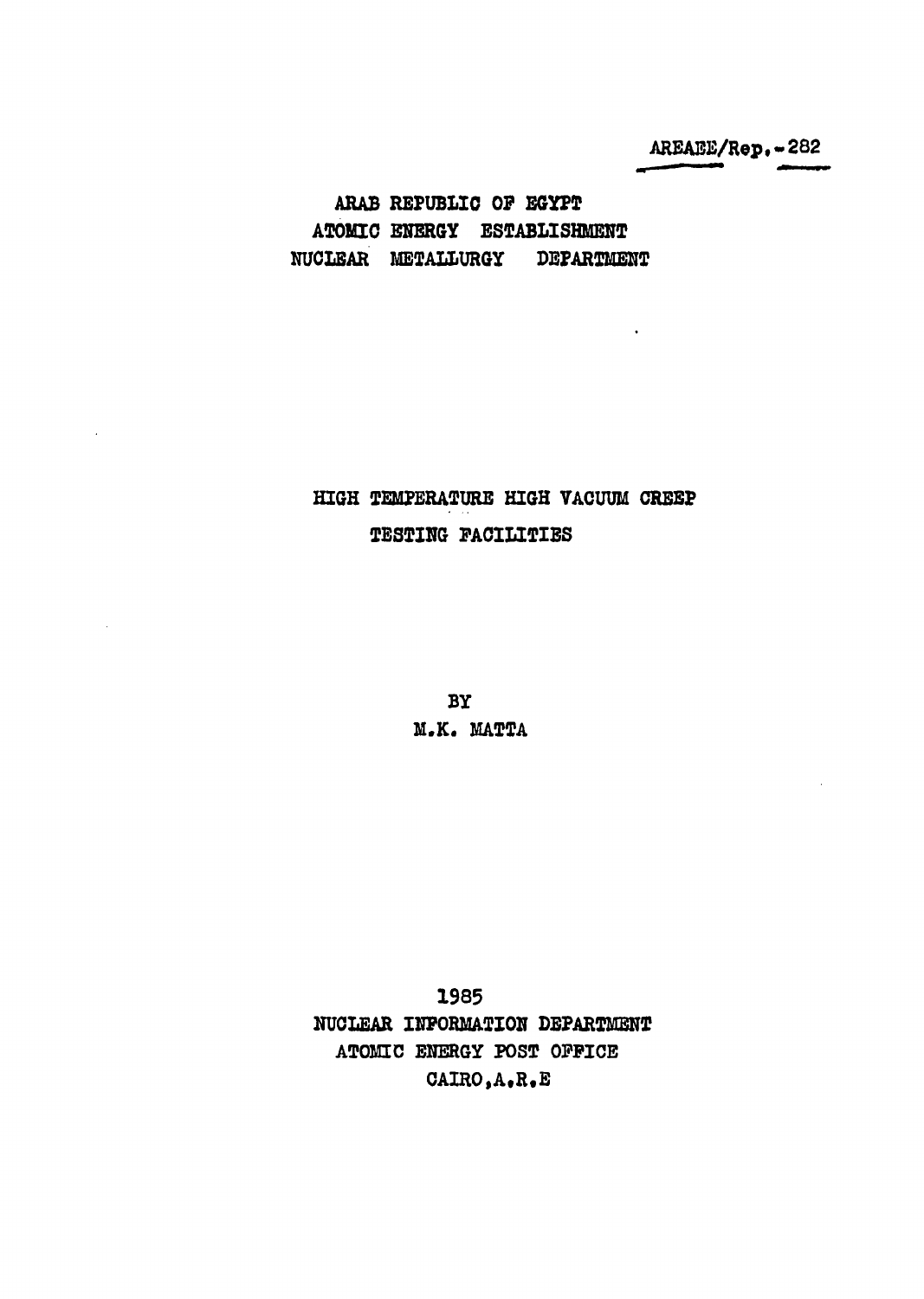#### ACKNOWLEDGMENTS

I would like to acknowledge my debt and gratitude to Prof. Hans Ullmaier, Head of the Mechanical Testing and Radiation Damage group in IFF-Jiilich for his support to manufacture these machines in IFF Workshop and for his oncouragoment and learned advice during tho manufacture process. My hoart felt thanks to Dr. Herbert Schroedor and Mr.Joseph Doutz of IFF-KFA Jülich for their helpful discussions, technical holp and constant advice.

The machines were constructed in the frame work of bilateral agreement between the Institut Fur Festkorperforschung "IFF- of the Kernforschungsanlage "KFA" Jülich Wost Germany and tho Nuclear Metallurgy Department of tho Egyptian Atomic Energy Authority. Tho agreement was signod in July, 1981 botwoon Prof. Hans Ullmaior and Dr. Ahmed A.Abou Zohra. The assistance of the KFA International Bureau in this regard is highly acknowledged.

I wish to record my sincere thanks and gratitude to Prof. F.H. Hammad, Head of the Metallurgy Department, Nuclear Research Centre, Atomic Enorgy Authority for his advice, helpful discussions, keen interest during writing this report and for a critical reading of tho manuscript.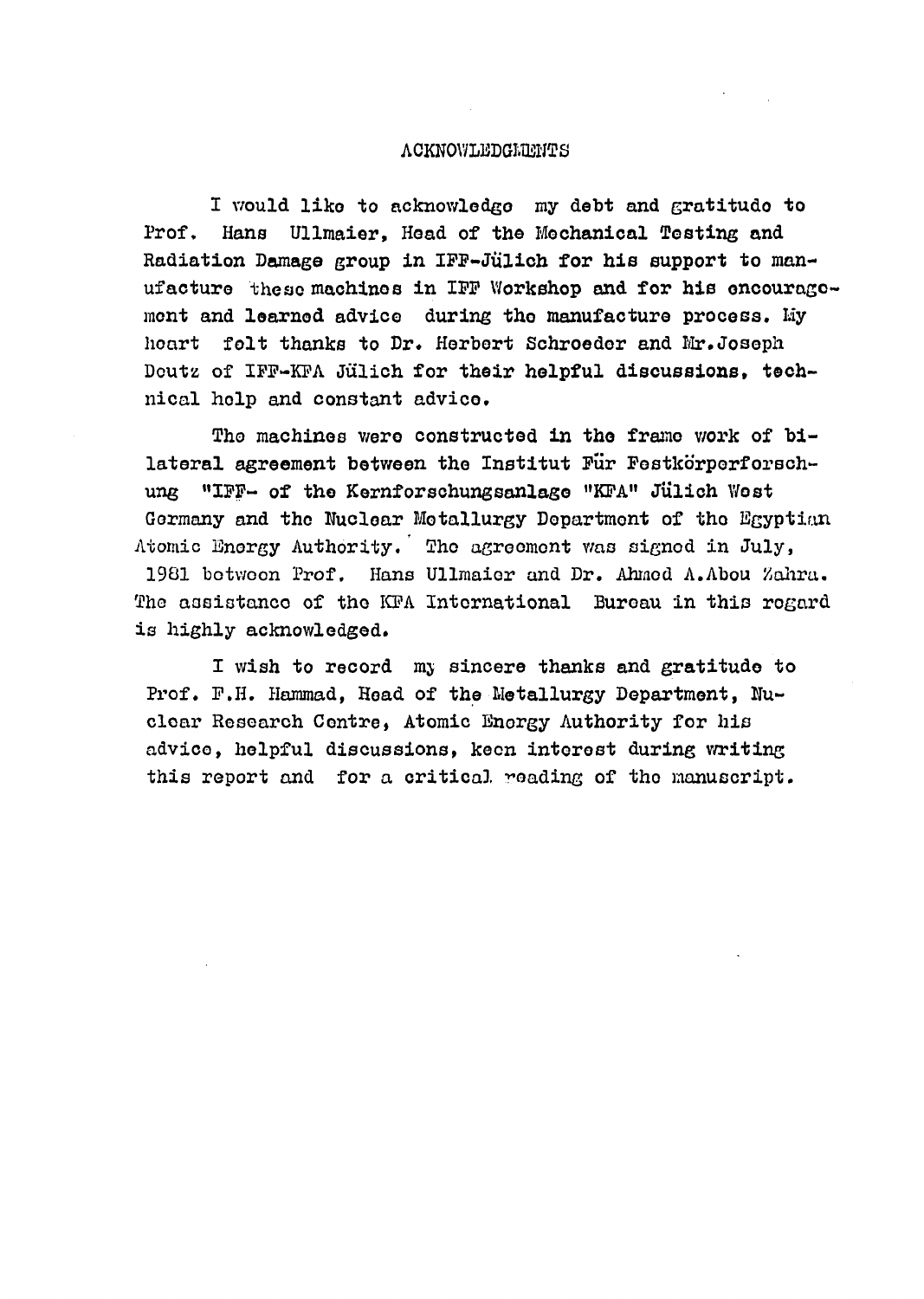#### **CONTENTS**

 $\sim 10^7$ 

 $\mathcal{A}$ 

| <b>ACKNOWLEDGMENTS</b>                             | Page           |
|----------------------------------------------------|----------------|
|                                                    | 11             |
| I.                                                 | $\mathbf 1$    |
| 1.1. General Introduction                          | ı              |
| 1.2. Creep and its Importance in Nuclear           |                |
| Technology                                         | $\mathbf{c}$   |
| 1.2.1. Stages of creep                             | $\mathbf{2}$   |
| 1.2.2. The effect of temperature                   | 5              |
| 1.2.3. The effect of stress                        | $\overline{7}$ |
| $1.2.4.$ Creep rupture                             | 8              |
| II. TECHNICAL DESCRIPTION OF THE CREEP MACHINE     | 9              |
| II.1. Infroduction                                 | 9              |
| II.2. Detailed Description of the Machine          | 9              |
| II.2.1. Vacuum system                              | 9              |
| II.2.2. Creep column                               | 12             |
| II.2.3. Specimen holder and temperature            |                |
| measurements                                       | 14             |
| II.2.4. The load system                            | 18             |
| II.2.5. Elongation measurements and recording 18   |                |
| III. CREEP BEHAVIOUR OF HELIUM IMPLANTED STAINLESS |                |
|                                                    | 23             |
| III.1. Experimental procedure                      | 23             |
| III.1.1. Sample preparation                        | 23             |
| III.1.2. Helium implantation                       | 24             |
| III.1.3. Creep tests                               | 24             |
| III.2. Results and Discussion of Creep Data        | 24             |
|                                                    | 32             |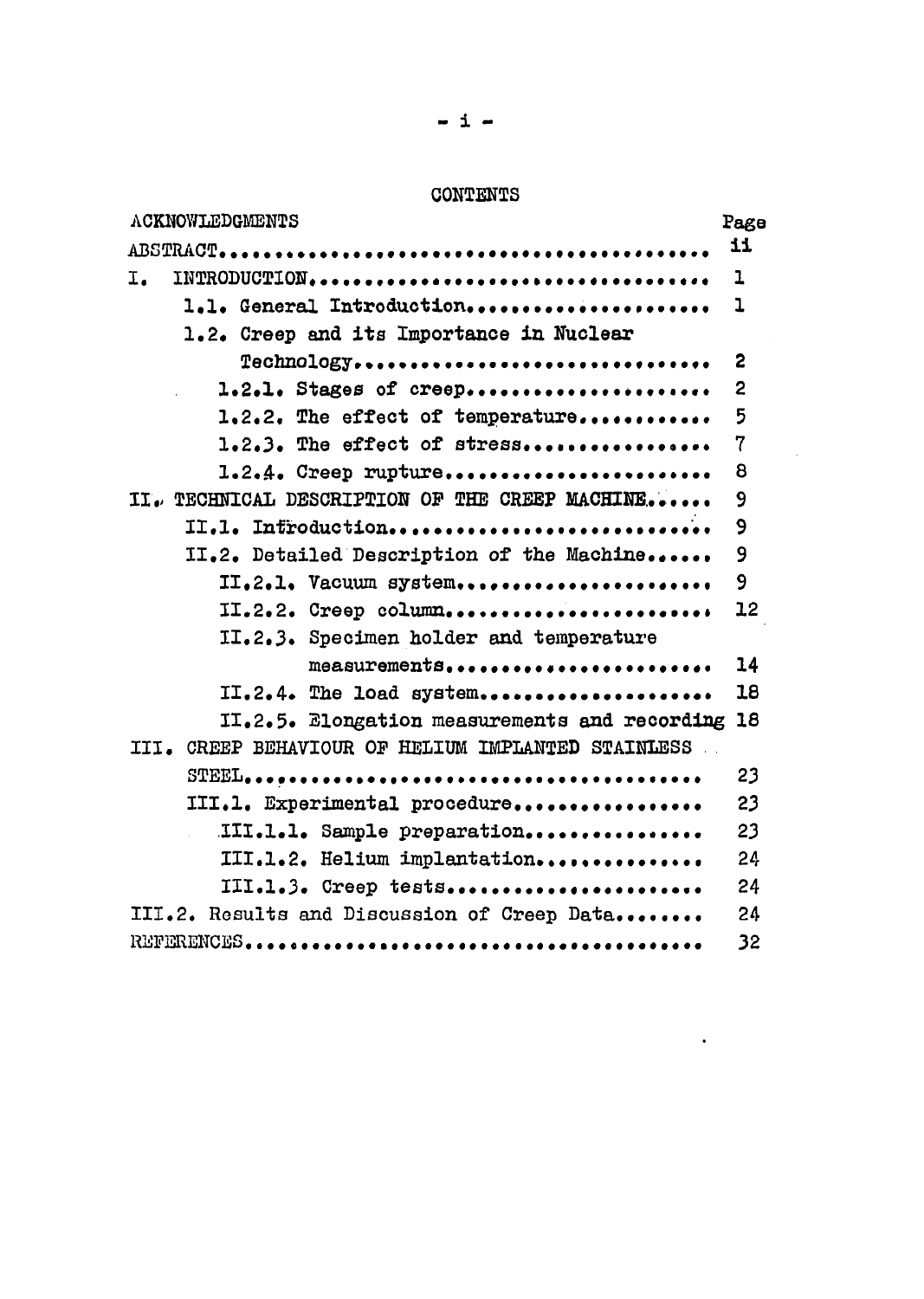#### **ABSTRACT**

Creop is the term used to describe time-dependent plastic flow of metals under conditions of constant load or stress at constant high temperature. Creep has an important considerations for materials operating under stresses at **high** temperaturesfor long time such as cladding materials, pressure vessels, steam turbines, boilers.... etc.

Those two creep machines measures the creep of **metals and**  alloys at high tomperature under high vacuum at constant strross. By the two chart recorders attached to the system one could register time and temperature vorsus strain during the to.'.:t.

This report consists of three chapters, Chapter *T.* is the introduction, chapter II is the **technical** description of the creep machines while chapter III discuss some experimental data on the creep behaviour. of Helium Implanted Stainless Steel,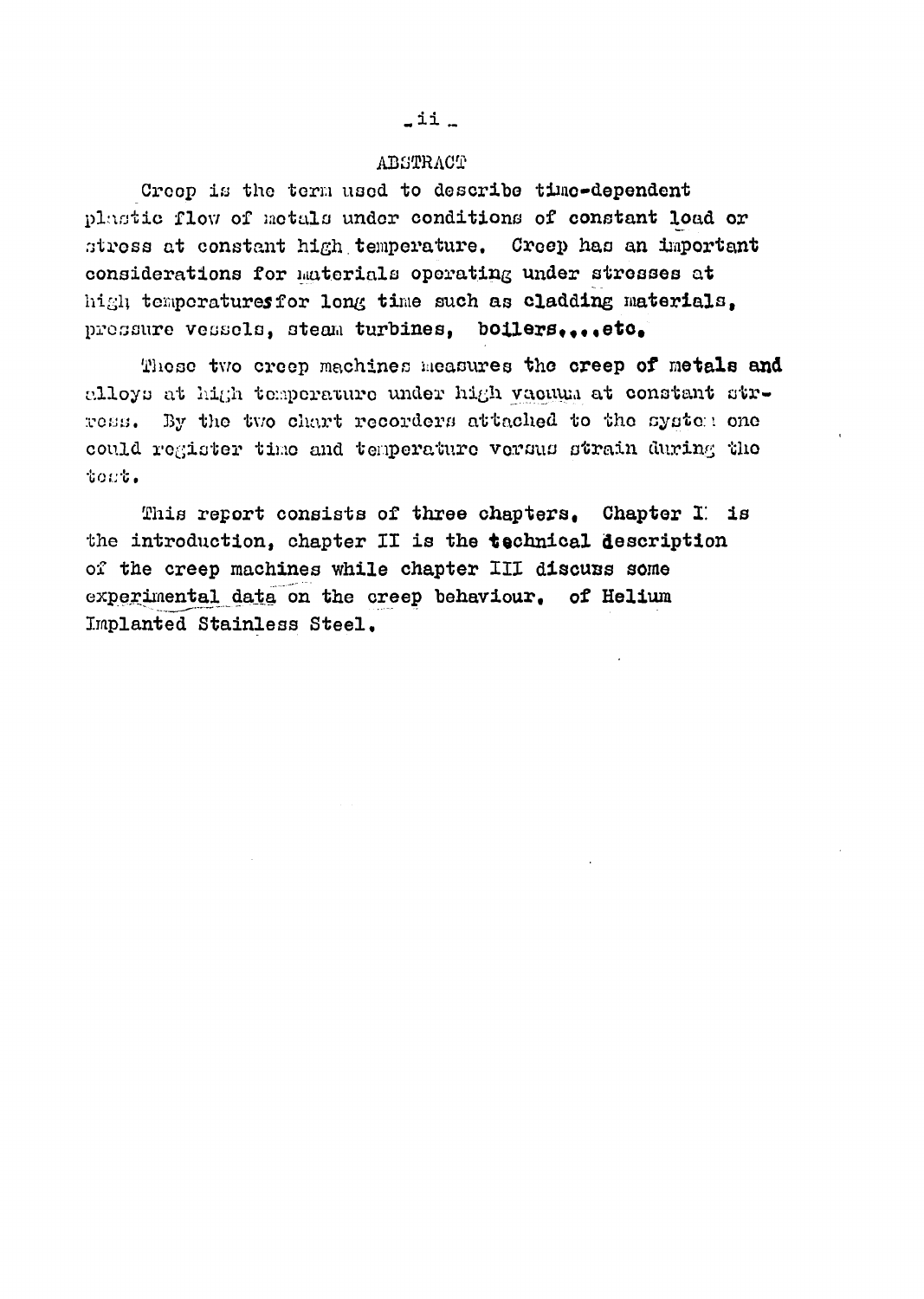#### INTRODUCTION

#### 1.1. General Introduction;

During my stay from February, 1981 to July, 1982 as a  $\beta$ uest scientist in the Institut Für Festkörperforschung "IFF" of the Kernforschungsanlage "KFA" Jülich, West Germany and beside my scientific research programme I constructed two high vacuum high temperature creep machines. The IFF has donated them to the Metallurgy Division of the Egyptian Atomic Energy Establishment in the frame work of bilateral collaboration. During my stay I have supervised the manufacture of the two creep machines in the IFF workshops, the installation process, calibration testing then dismantling for shipping to Egypt. I also supervised receiving them in Egypt and I took the responsibility of installing and putting them in working conditions again in the Laboratories of Metallurgy Department at Nuclear Research Centre at Inchass.

This machine is highly advanced and utilzes an accurate technique to meassure and record the creep of metals at constant stress under high vacuum and at high temperatures.

Introducing such machines in the Metallurgy Department will intensify the continuation of the collaboration between both Laboratories through the exchange of data obtained and scientific visits between the scientists of both countries. By introducing such a highly advanced creep machines will enables us to use a new technology of studying the creep behaviour of metals and alloys of nuclear applications e.g. stainless steels,zirconium, : and zirconium alloys. As a matter of fact this equipment is considered to be the first machine of its type introduced in the Atomic Energy Authority.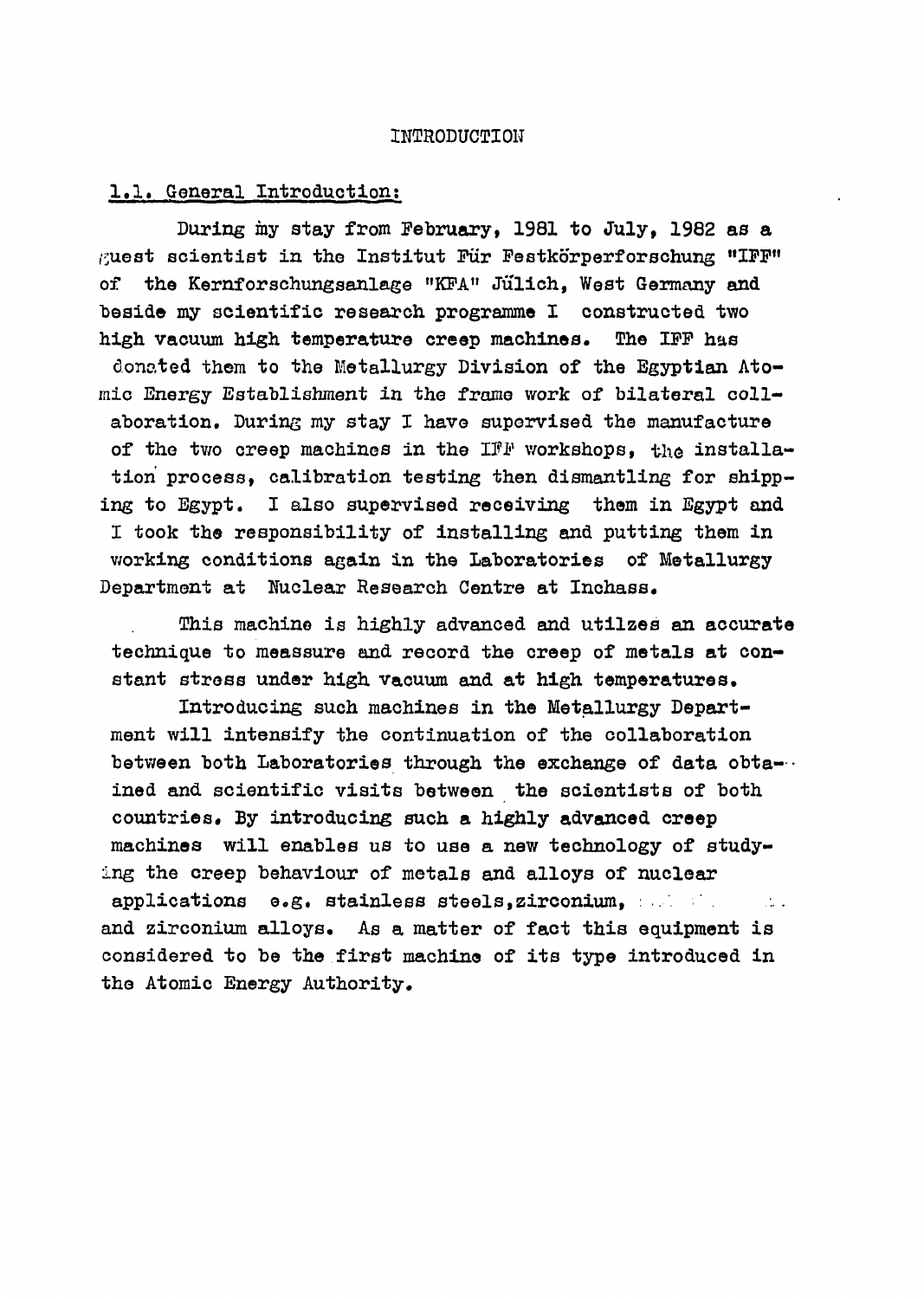#### 1.2 Creep and Its Importance in Nuclear Technology:

Creep is the term used to describe the time dependent plaotic flow of metals under conditions of constant load or stress. Whilst creep can occur over the whole temperature range and has been observed down to liquid helium temperatures, with engineering metals and alloys creep is of practical importance only at high temperatures. During the last quarter of a century, there has been a marked expansion in the requirements for materials operating at high temperatures where creep is an important consideration. This expansion arises from the growth of various specialised engineering activities, such as the development of high temperature gascooled reactors and gas turbines, plus the increasing demands placed on more conventional components such as boilers, steam turbines, and pressure vessels. The increasing importance of high-temperature metallurgy has led to considerable development of improved materials,largely by optimisation of existing alloy types. Increasing technological requirements have also led to much closer examinations into the long term properties e.g. creep of alloys. This promotes proper optimisation of design and fuller utilisation of available metals and alloys.

#### 1.2.1. Stages of Creep;

Whilst the mechanical behaviour of metals is usually described adequately for engineering purposes by the stress-strain diagram, creep is more conveniently shown by strain-time curves at constant temperature and stress. Typical creep curves are shown schematically in Figure 1. In the general case there are three stages in a creep curve, in addition to a preliminary stage which consists of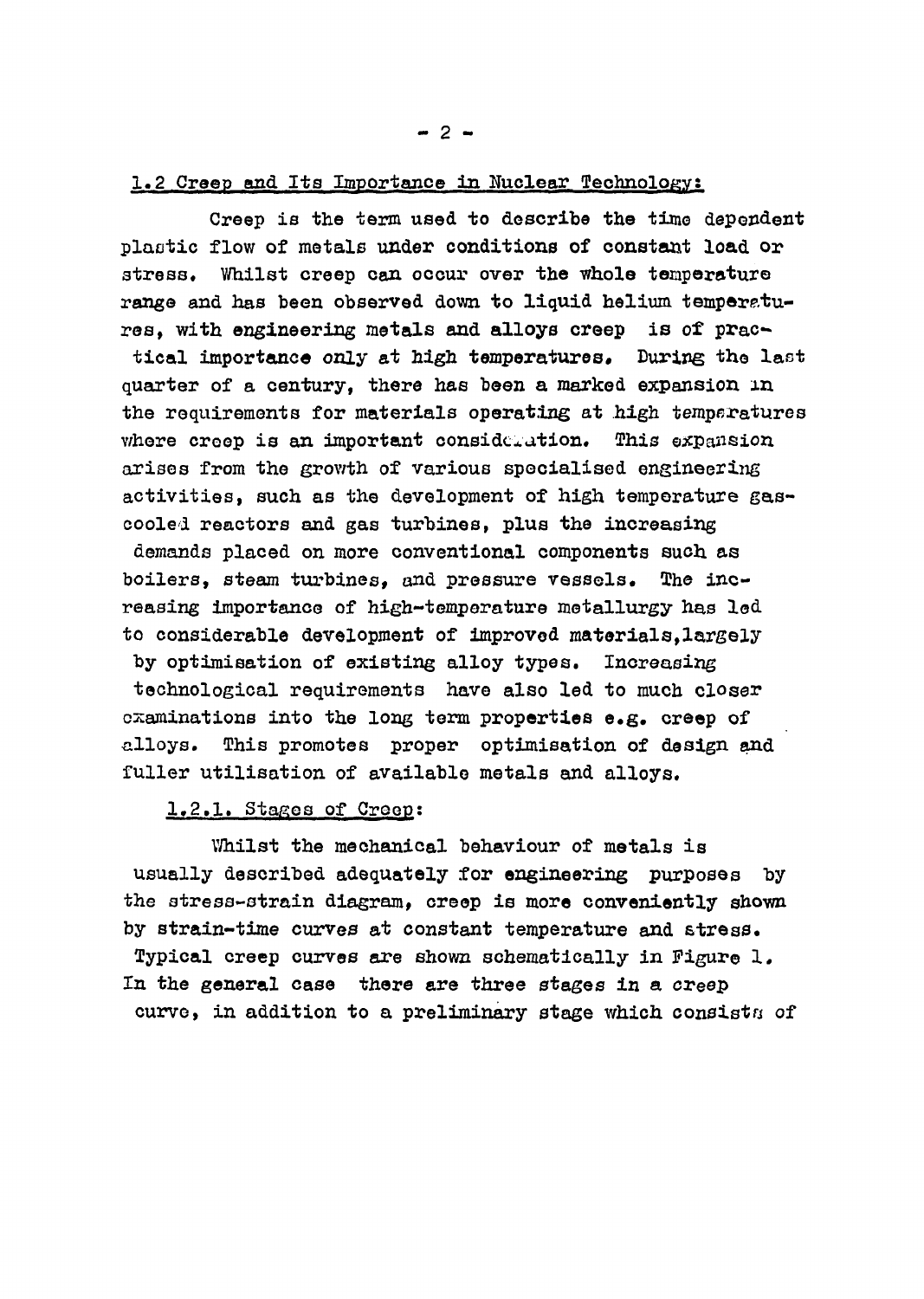the almost instantaneous deformation occurring during the application of the load. In stage I the creep rate decreases continually with time, representing a period of work hardening, or increasing resistance to creep. This stage is usually termed primary or transient creep. The next stage, known as secondary or steady-state creep, is most important stage of creep for many industrial applications; it represents a period where the material creeps at constant rate. This stage, shown as II in Figure 1 may last for many years and is thought to represent a period of balance between work hardening and recovery processess It leads eventually to stage III, or teritary creep, which is a period of increasing creep rate terminated by rupture. This final period is often associated with growth of microcracks in the material.

Whilst the three-stage creep curve described is the one most commonly observed, other forms of straintime plots are seen occasionally. Sometimes, the creep . . rate increases progressively almost from the onset of testing, particularly when high stresses are used. In other cases, creep rates appear to continually decrease, ultimately terminating in teriary creep and failure; i.e. no true secondary creep is observed. Such instances are often associated with structural instabilities in materials which are either, softening or hardening during the course of testing, thus eliminating the steady-state condition of creep. In most engineering applications where creep is of importance, components are required to last for many years without failure, Such components include rotors, chests*v* casings and blades in turbines, steam pipes in boilers, fuel element supports in nuclear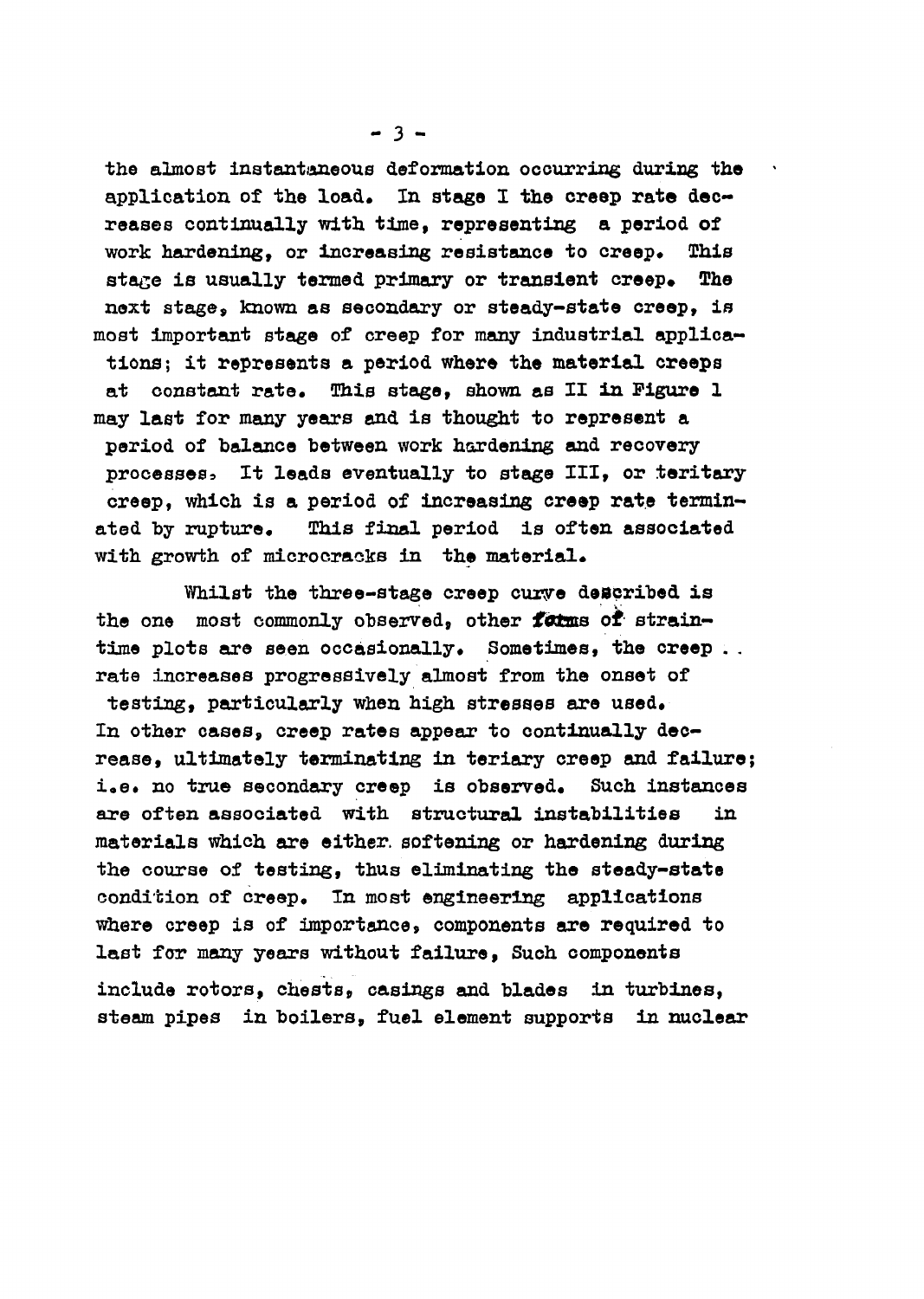



 $\ddot{\phantom{0}}$ 



 $\mathbb{R}^2$ 

 $\ddot{\phantom{a}}$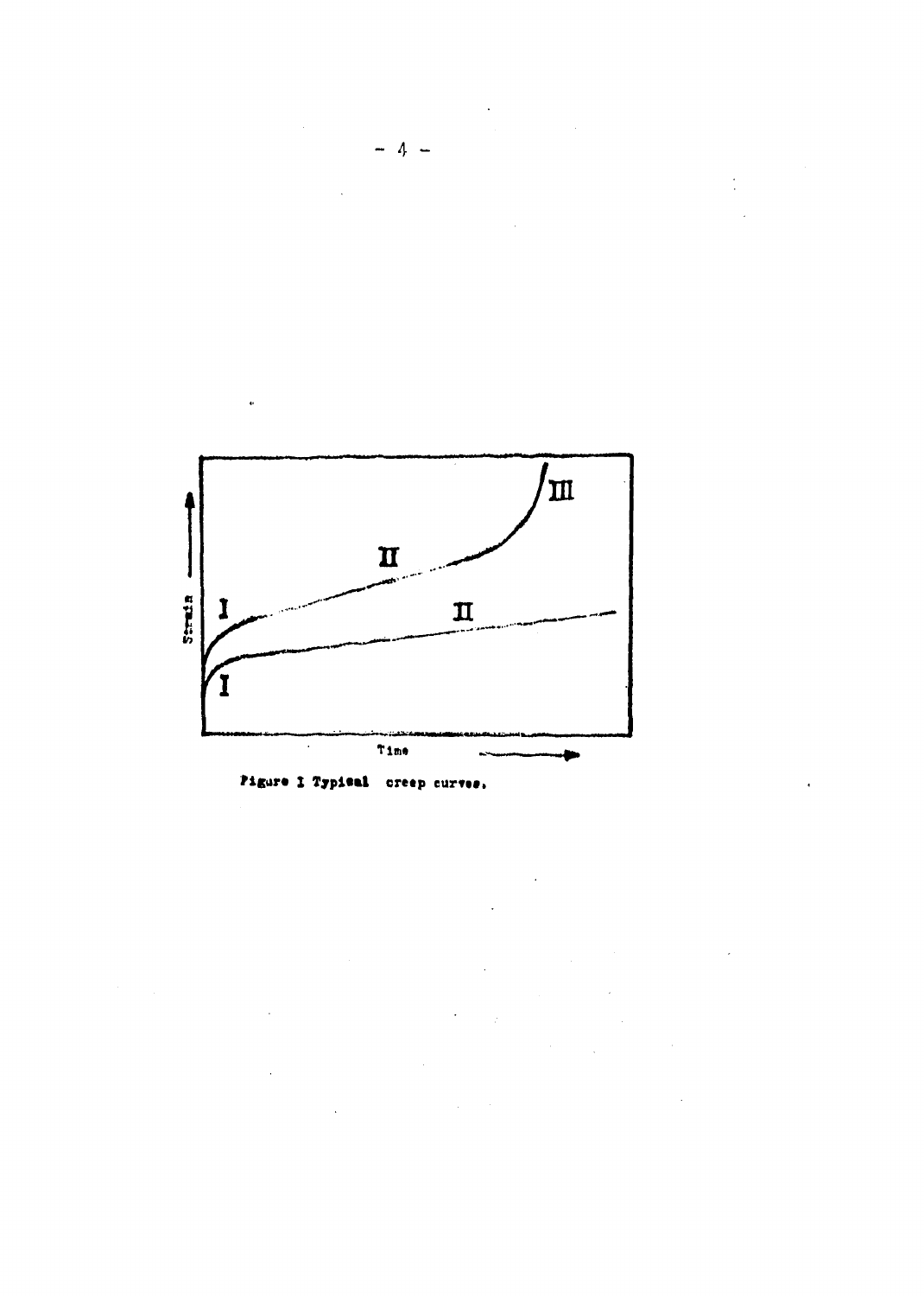reactors, high-temperature pressure vessels and many other components which are required to operate for long, periods at elevated temperatures. For such applications, the behaviour of materials during primary creep is of only marginal importance. Primary creep is usually complete after at most, a few hundred hours. Provided the strain occurring during this primary stage is not excessive, it is the secondary creep behaviour, coupled with the rupture strain, that largely dictates the working stress and temperatures of various materials.

#### 1.2.2. The Effect of Temperature:

Creep is principally a high-temperature phenomenon in most engineering materials. The temperature at which creep becomes important is, in fact, related to the melting point of the alloy concerned. Creep deformation does occur at low temperatures, but for all practical purposes is of little importance between the absolute zero in temperature and 0.3  $T_m$ , where  $T_m$  is the melting point in degrees absolute. As the temperature is raised above 0.3  $T_m$ , creep must be increasingly reckoned..

Stoel has a melting point of around  $1500^{\circ}$ C (1773 $^{\circ}$ A) end creep is unlikely to become a problem until temperatures in excess of around  $300^{\circ}$ C are reached. While melting point has a large influence on creep characteristics, it is only one of many important factors to be considered. Crystallographic and metallurgical structure can also play a large part in the temperature at which creep becomes important. For instance, while creep becomes important in body - centered cubic ferritic steels above  $300^{\circ}$ g, in face - centred cubic

 $-5 -$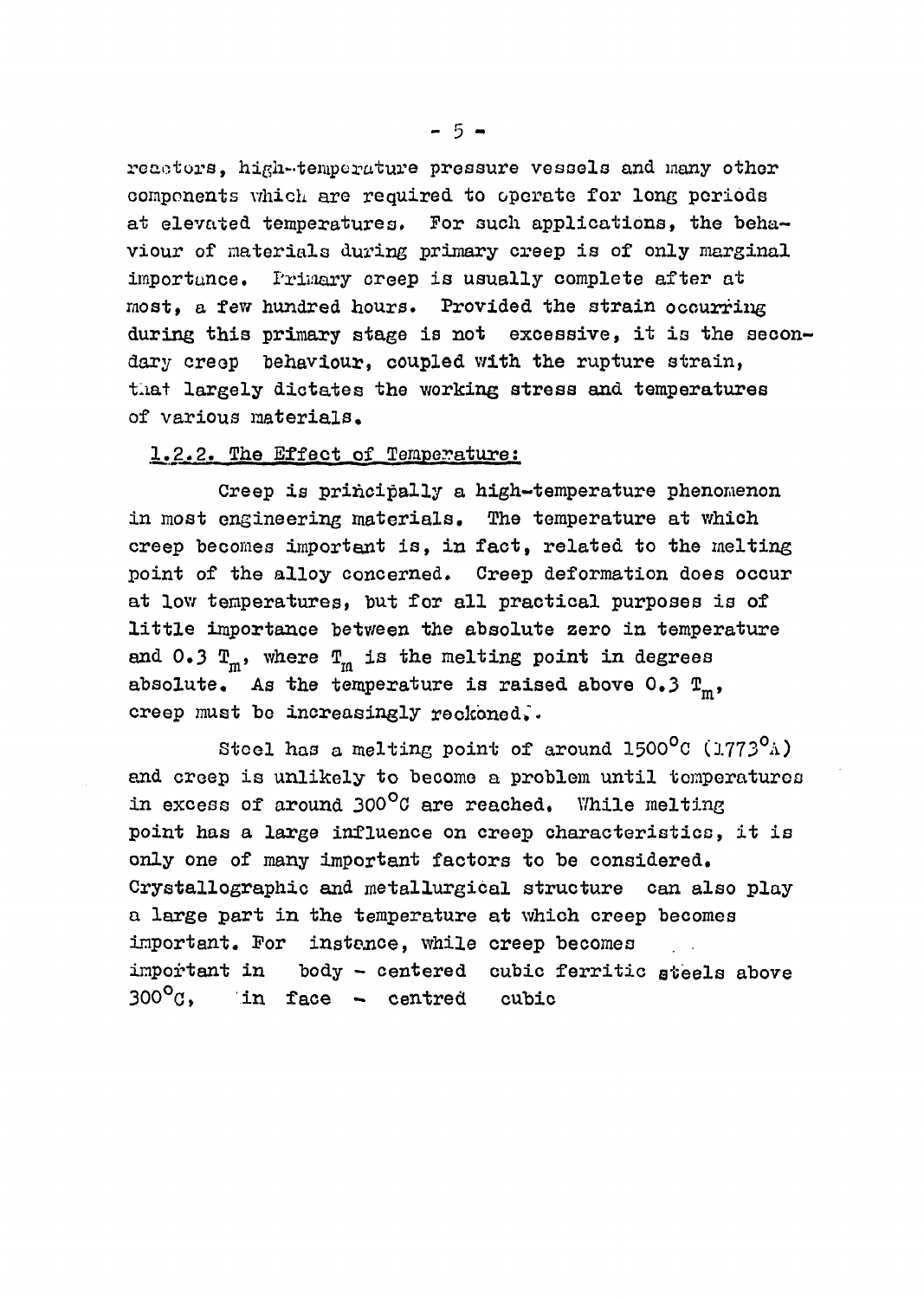austonitic stainless stool, creep is of little importance until 500°C has been exceeded, despito the similarity in melting point, of tho fcrritic and austonitic steels, Tho relationship betv/oon melting point and creep resistance is only a rough guide which can be influenced markedly by other factors. Creep deformation is a thermally activated orocess which is controlled by the well known Arrhenius equation;—*<sup>0</sup>*

 $\mathcal{E} = \langle \exp(-Q/RT) \rangle$ 

where  $\overrightarrow{C}$  is the creep rate, Q is the activation energy for creep.  $T$  is the absolute temperature and  $R$  is the gas constant. Increasing a small temperature, therefore, produces an exponential increase in creep rate. Thus, in iron, for instance, with, an activation energy of 70,000 cal/mol, an increase in temperature from 350°C will produce a 65-times increase in creep rate at constant stress. Activation energies, Q, have been measured for many systems. The measurement which is relatively simple, can be made typically by abruptly changing the test conditions of a creep test from stress 1, temperature T 1, to stress 2, temperature T2. Allowing for various assumptions, the activation energy can then be computed from the change in creep rate by the expression:

$$
Q = \frac{R \operatorname{In} \tilde{\mathbf{E}}_1 / \tilde{\mathbf{E}}_2}{\frac{1}{T_2} - \frac{1}{T_1}}
$$

Examination of moasurod activation energies for creep has shown that at temperatures above 0.5  $T_m$  they bear a remarkable similarity to the activation energies for atomic selfdiffusion in pure metals. In the case of alloys, creep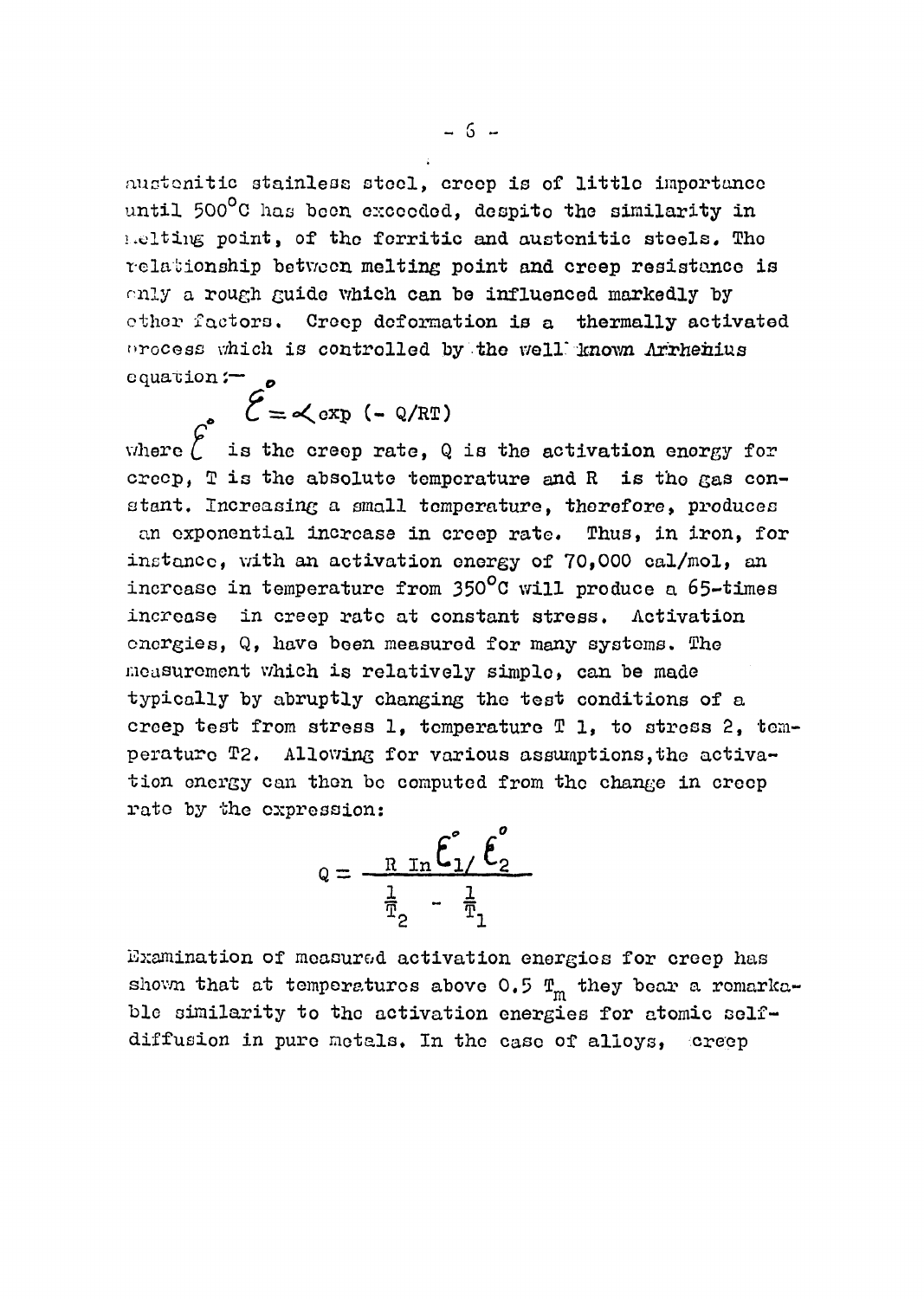activation energies usually equal the activation energy for **diffusion of one of the elements. Therefore at high temp**erature creep is governed by mechanisms controlled by atomic **self-diffusion.** 

### **1.2.3\* The Effect of Stress:**

**It is well established that creep rates are very dependent on the stress, and there is considerable evidence to show that under most circumstances the secondary creep**  rate of metals is affected by a power function of the stress. **This can be represented by the equation:** 

 $\epsilon^{\circ}$  =  $K_{\epsilon}$ n where  $\mathcal L$  is the strain rate,  $\sigma$  is the stress and K and n are constants. It has been found that for pure metals and many alloys, n equals 3-5, and creep behaviour in the large majority of cases can be classified as having stress indices within this range. This means that if the creep stress is doubled, creep rates will usually increase somewhere between  $\theta$  and 32 times.  $G'$  ,  $\alpha$ As stresses are increased the relationship  $C = \sum_{i=1}^{n} \sigma_i$ . down and the stress dependence of creep becomes  $\tilde{f}$  = A exp (B $\sigma$ ) where A is a constant and B constant of about 10 for equiaxial polycrystals whilst this is often quoted as a secondary creep relationship at high stresses. it seems quite possible that at the strain rates and stresses where this relationship is said to apply, true secondary rates are never observed, and tertiary creep is operating.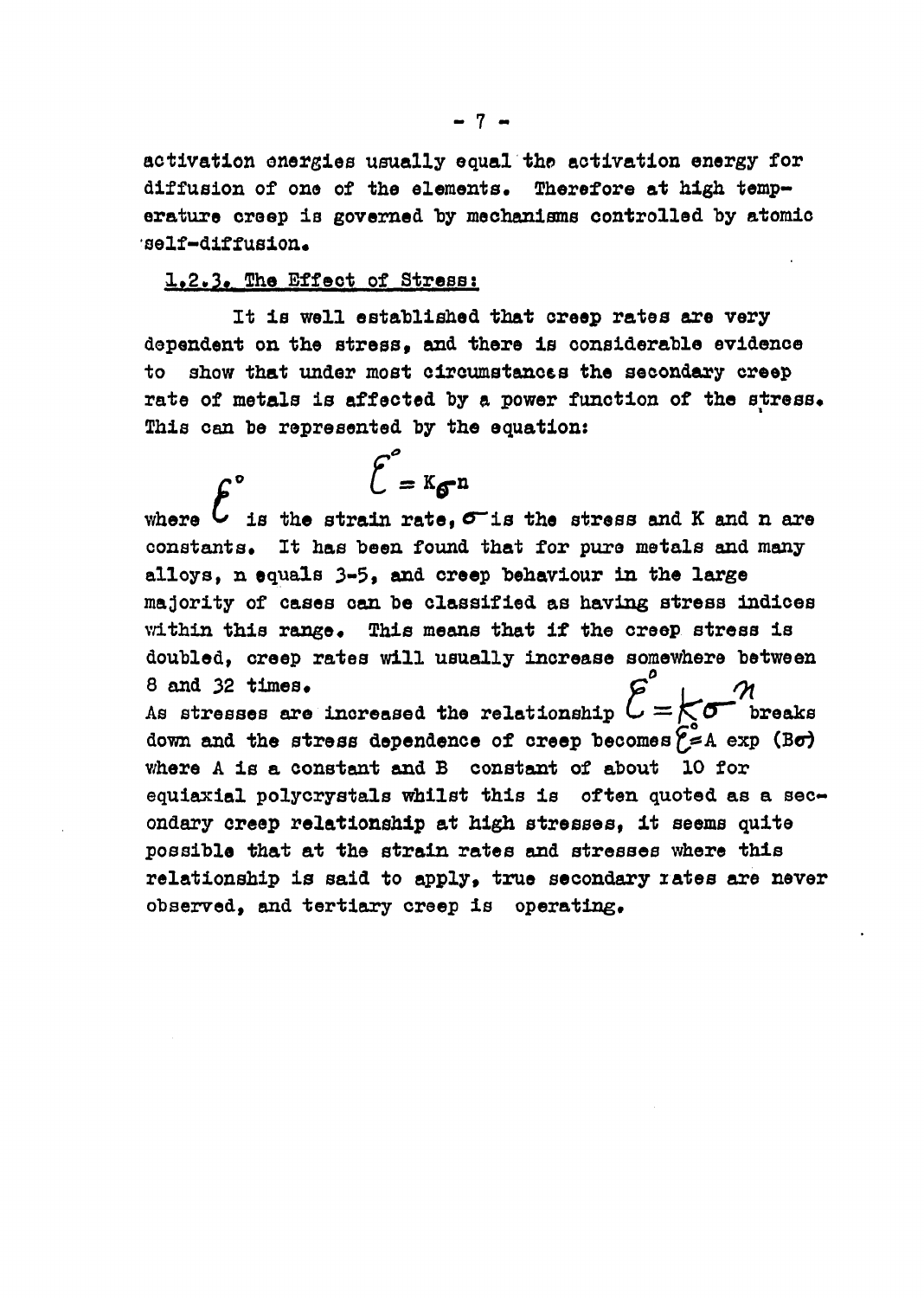#### 2.2.4. Creep Rupture*z*

As described earlier, in the last stages of creep the .<sup>2</sup> bain rate accelerates rapidly to failure, and this has been ascribed in mecroscopic torms to the increasing stress arising during local reductions in tho cross-sectional aroa of the specimen.. Such an explanation, however, is something of a gross over-simplification; tertiary creep has often been observed prior to the formation of a visible nock in the material. Tertiary creep and failure can, in fact, be associated with the growth of micreo-cracks of voids in the material which can be developed long before local reductions in crosssection occur.

Under slow strain rate, high temperature conditions. fracture is usually intergranular with a corresponding loss in ductility. It is known that significant amounts of grain boundary sliding occur during creep, the ratio of grain boundary slide to total strain increasing as the strain rate is lowered and the temperature is raised. Very often, therefore, as the time to failure increases, so the rupture mode becomes intergranular and the rupture strain falls. In addition, as strain is concentrated in grain boundary regions, a coarse grain size leads to lower rupture strains than does a fine grain size.

Metallographic studies of initiation and propagation of intergranular creep cracks have established that during creep, cavities develop along grain boundaries and wedgeshaped cracks form at grain boundary triple points. Growth and linking of such cavities and cracks eventually lead to failure.

 $- 8 -$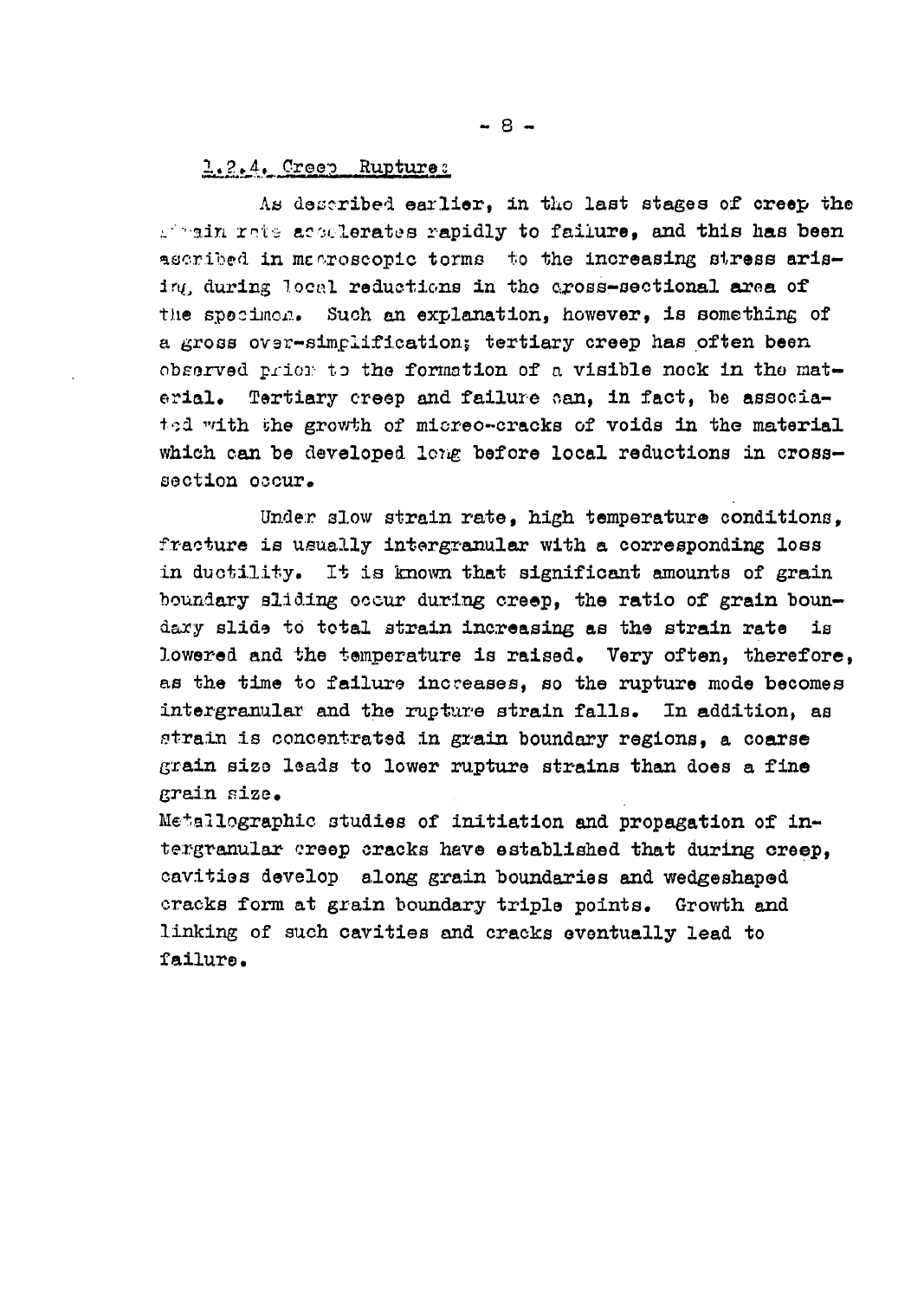#### II- TECHNICAL DESCRIPTION OF THE CREEP MACHINE

#### 11.1. Introduction;

The machine is composed of two units and Fig.2 shows... a photograph for them. Unit I includes the vacuum pumps, the two creep columns with their furnaces all are installed in an iron frame of folding type to facilitate the transportion problem. This iron frame is of dimensions 170x100x75cms. While unit II, includes the control panel which is fixed on an iron frame of dimensions  $170 \times 55 \times 70$  cms. The base of that frame is movable by four wheels each of diameter 8 cm. The control panel consists of the vacuum meters for measuring mechanical and hgh vacuum, the four channel carrier frequency measuring amplifier, the two temperature controllers & a to ventilator with two small horizontal fans cool down the above mentioned equipment during the long term tests. The two chart recorders to record the elongation and temperature versus time for each column.

#### 11.2. Detailed Description of the Machine

#### II.2.1. Vacuum system;

Pigure 3 shows a Leybold Heraeus mechanical pump 220 V, 50 Hz, 250 W and 1400 turn/min. By the mechanical pump we could reach to  $10^{-3}$  Torr. For high vacuum till  $10^{-6}$ Torr a 180 model leybold Heraeus diffusion pump is connected to the mechanical pump. The mechanical vacuum can be measured by Alcatel ATH21 and the high vacuum by Alcatel ACF10 vacuum meter. All components of this apparatus are made of leak proof stainless steel joints. The junctions are connected with copper gaskets.

To avoid overheating of silicon oil of the diffusion pump a safety valve is connocted to it so that in case if the flow of water is reduced than the permissible rate-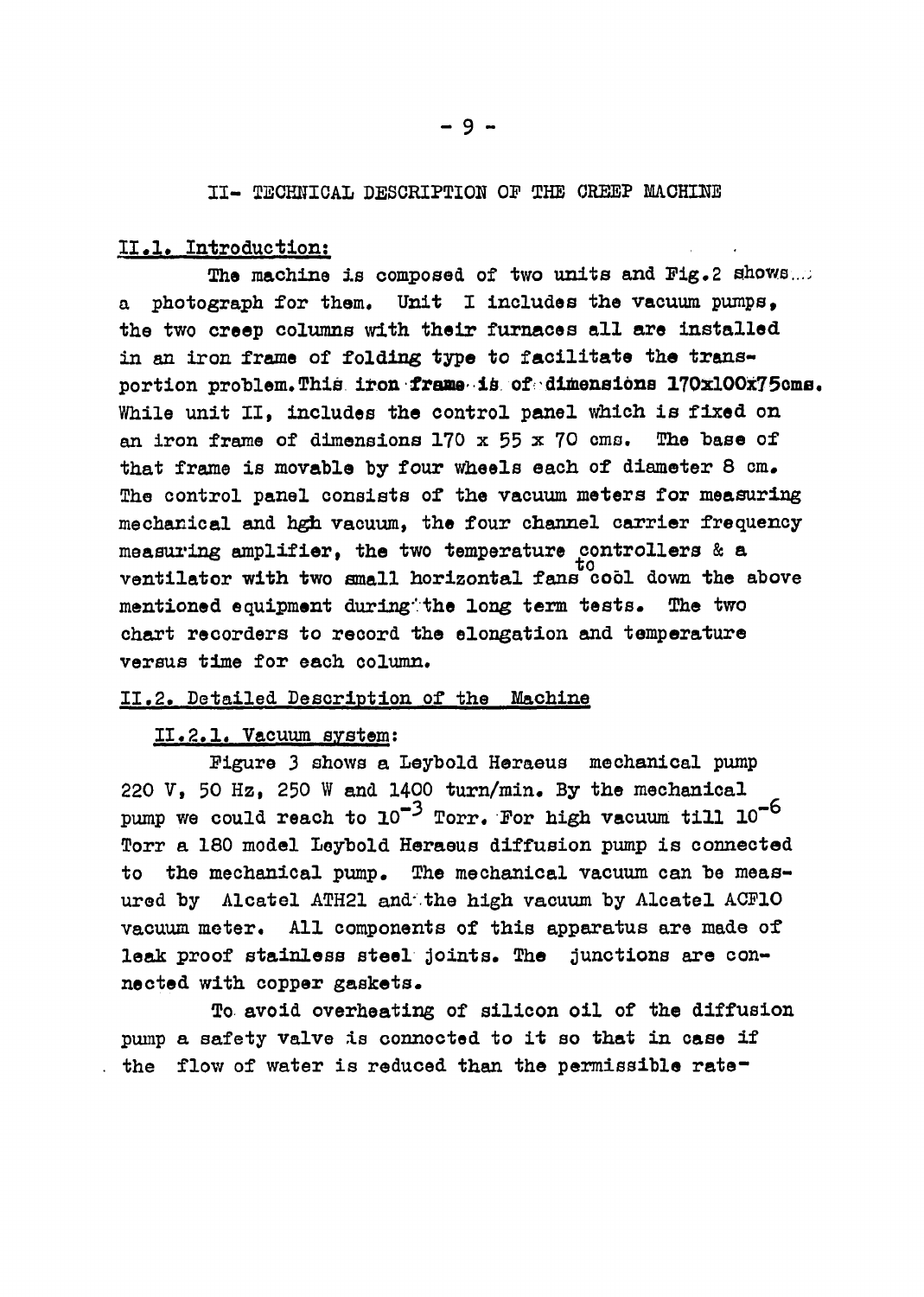

Fig. 2 Shows the two units of the creep machine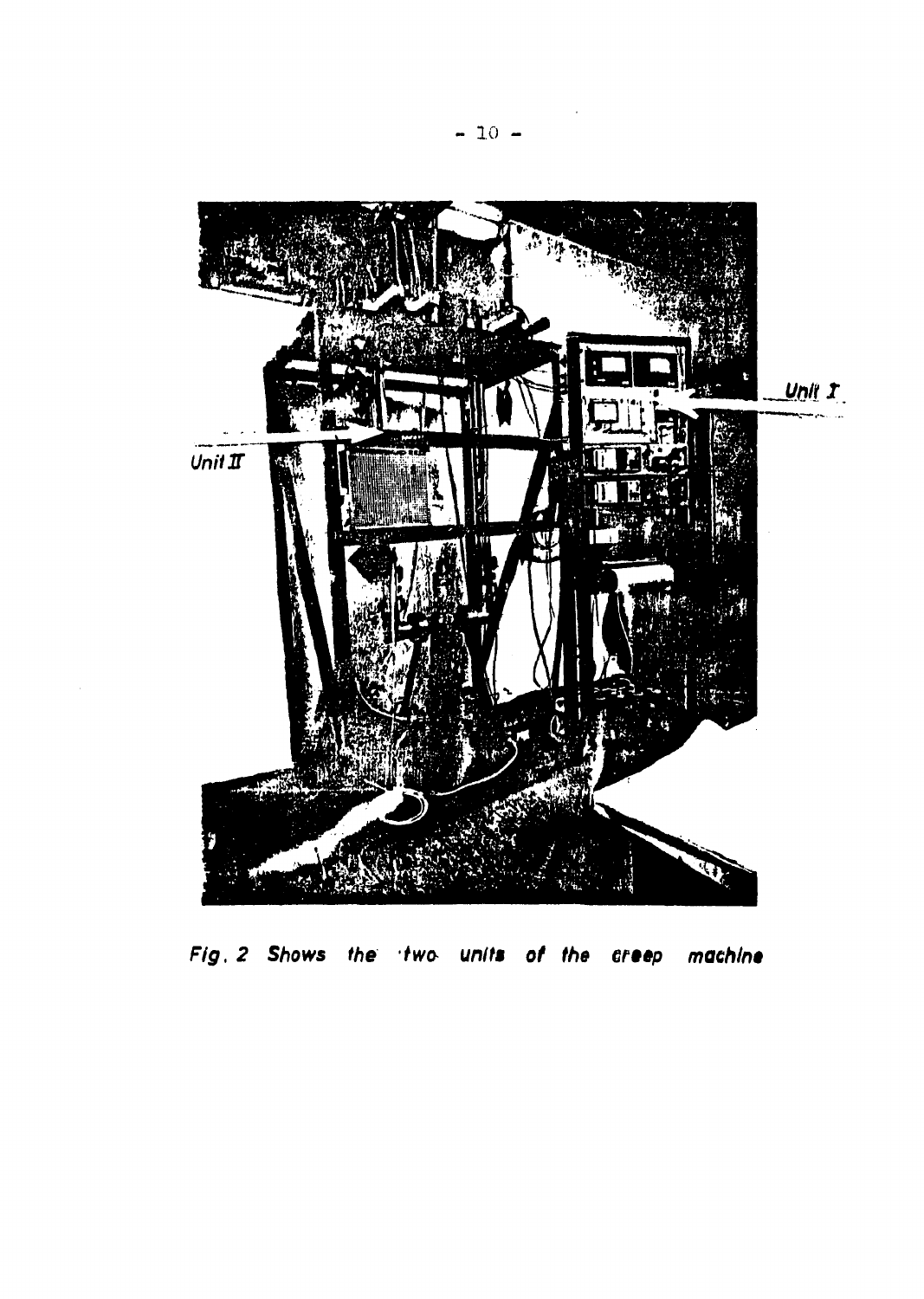

Fig. 3 Illustrating the system vacuum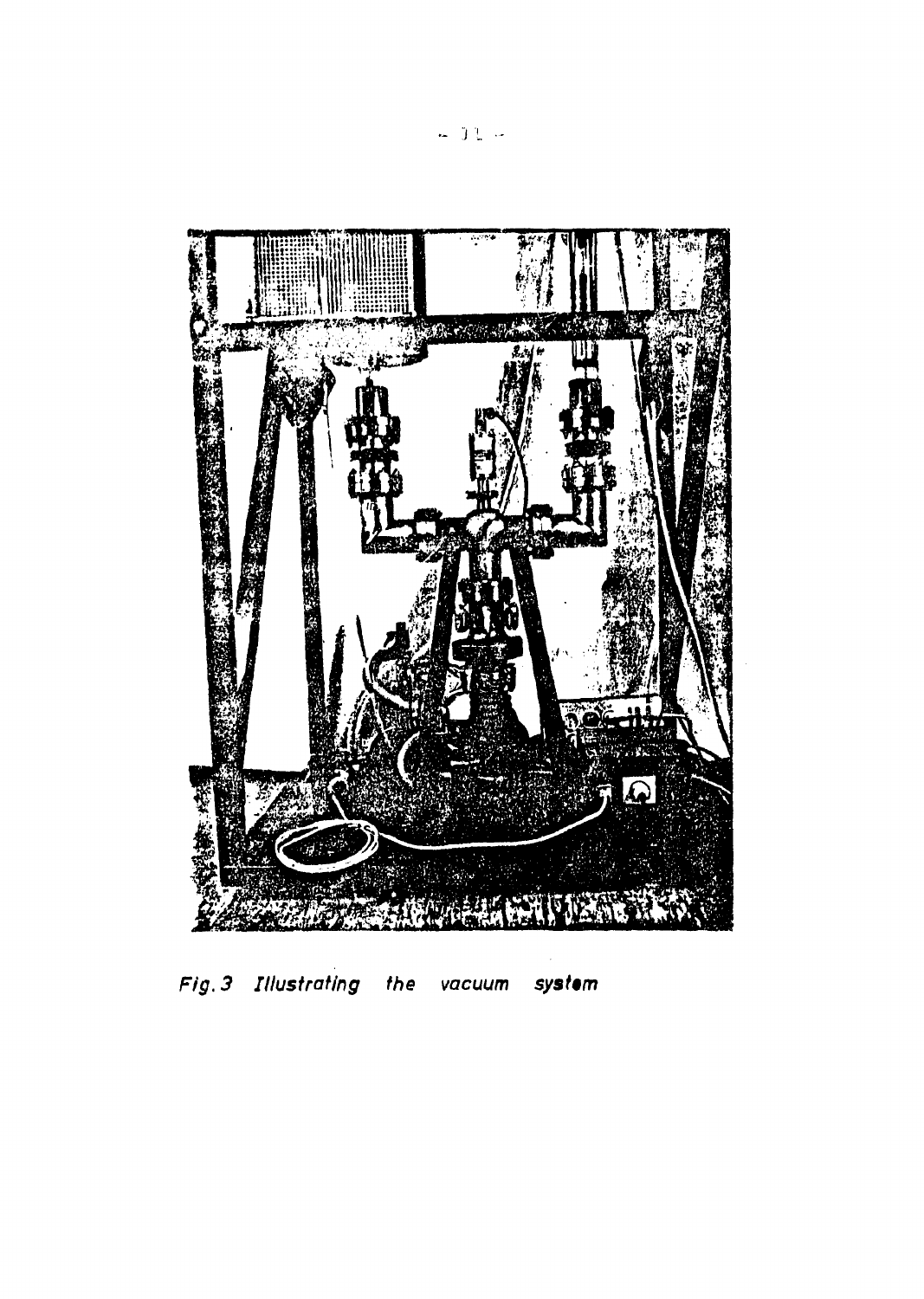15 litre/ hour-the valve switches off the power automatically from the diffusion pump heater.

For notals which have high oxygen affinity at high tv.'.nporaturea those 'uwo oroop Machines can bo used undor  $\sim$   $\alpha$  atherwise for less qaygon affinity metals they can be tested in open air.

#### 11.2.2.. Creep column:

Figure 4 shows the creep column which is mounted on a Lybold Heraeus CF63 UHV flange of diameter 11.2 cm. It is thus be able to be placed vertically inside a transparent quartz tubo of 70 cm length, and interior diameter is 58 mm with wall thickness of 3 mm. The upper and lower ends of tho quartz tube are connected to stainless steel tubes of 6 cm long each. They are sealed to the quartz tube by using UhU Plus Endfest 300. For each quartz tube the upper and lower stainless steel end is connected to Leybold Heraous ultra high vacuum flange. Since thoro arc always residual stresses at the junctions therefore these are mechanically unstable, for this reason the quartz tubes are connected to the apparatus by metallic spring bellows at the top and a Metallic membrane bellows at the bottom, both the spring and the membrane are leak proof.

Figure 4 shows tho creep column assembly which is nado of stainless steel and can bo briefly described as follows: Two stay bars of about 80 cm length and 8 mm dianeter are welded on to a CFG3 UHV flange. A bottom plate 10 mm thick is attached to the end of the stay bars and supports the lower part of the specimen holder via a threaded rod 2 mm thick. Tho upper portion of the specimen holder hangs from a tension spring via a tension rod 2 mm thick in diameter is made from molybdenum which has a high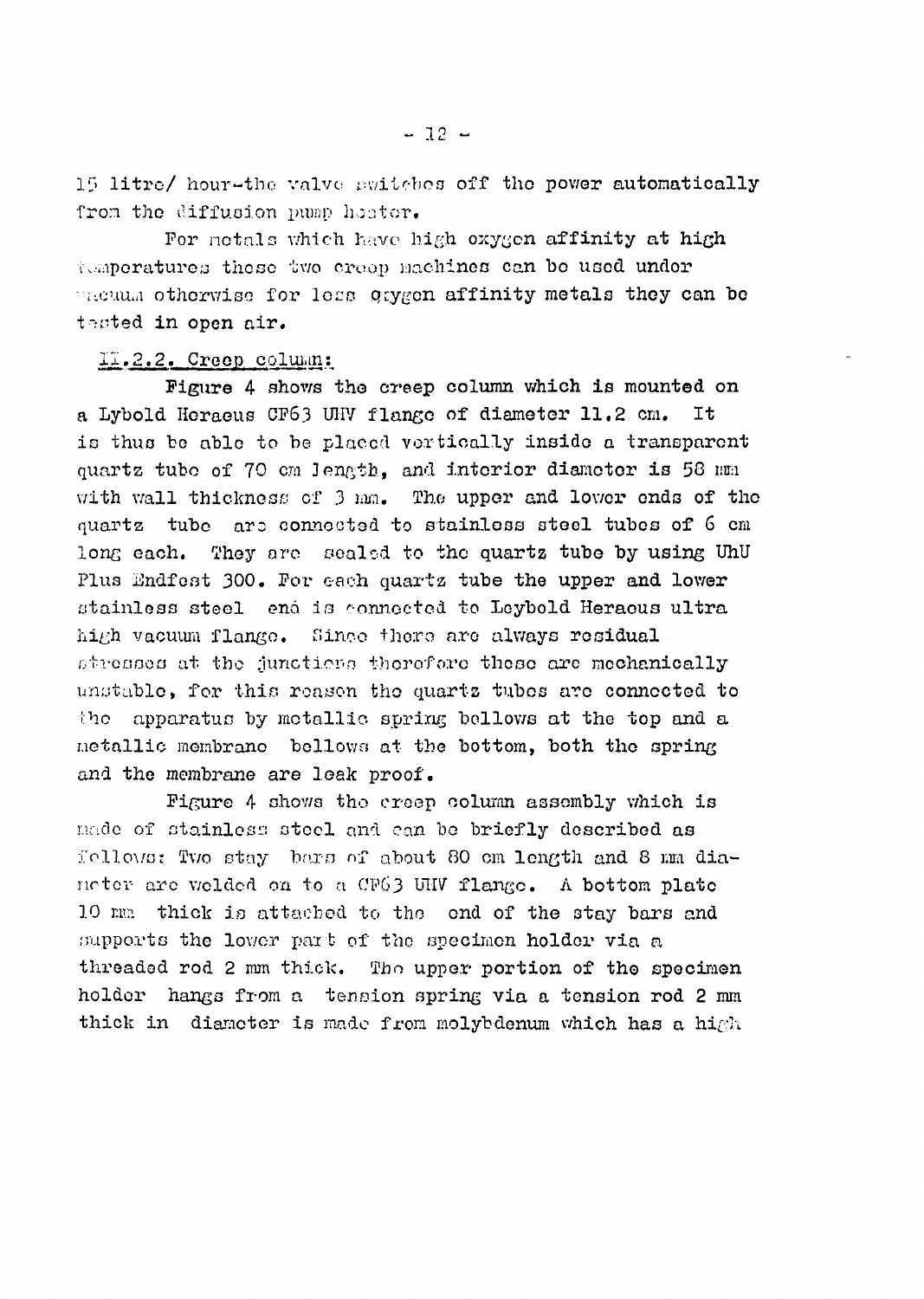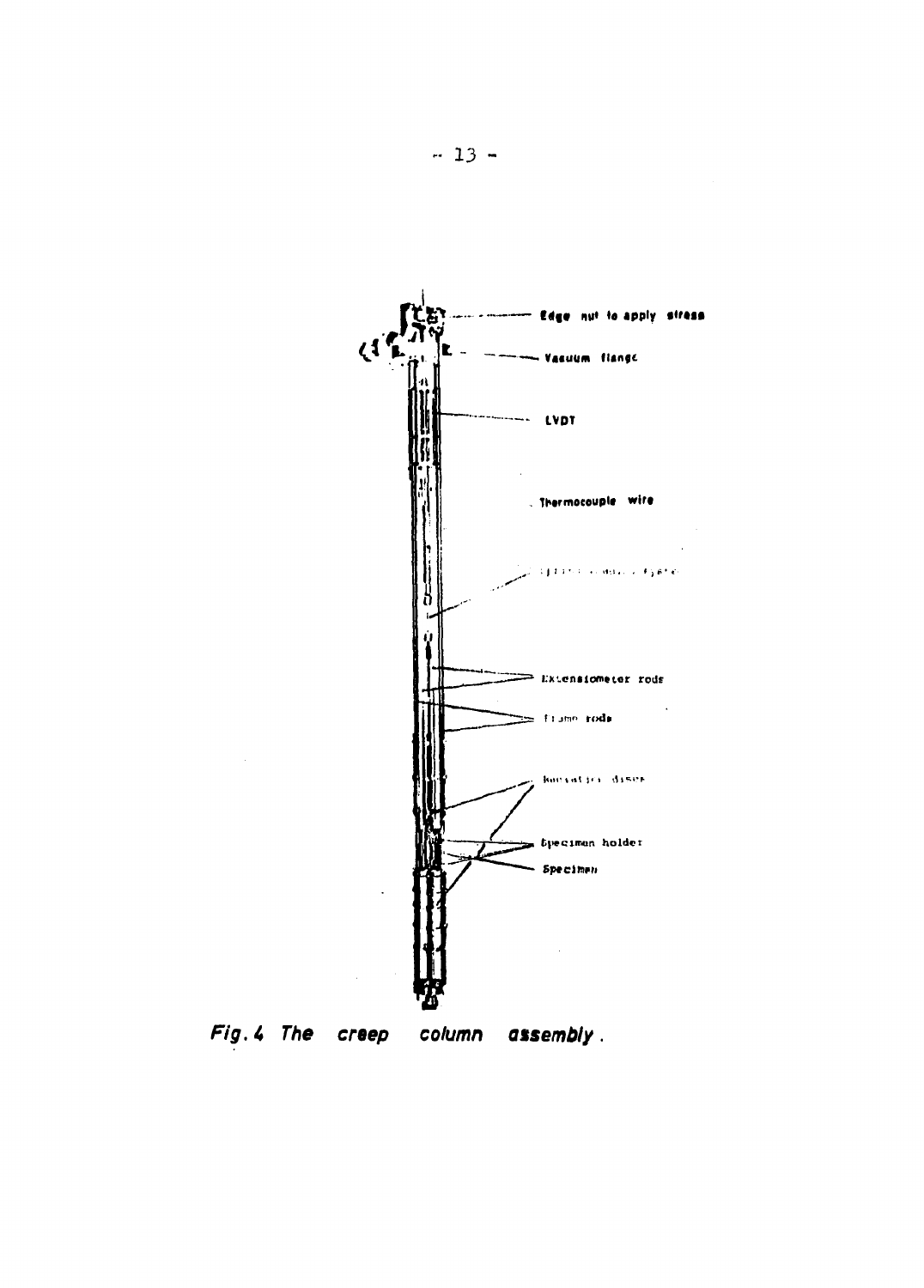oreop resistance at the test temperature range from 6OO-900°C This spring can be stretched by turning the upper knurled *y.at* o.nd load thus applied to the spocinon. In order to reduce the temperature gradient inside the quartz tube, stainless steel radiation discs were mounted in the upper and lower regions of the specimen. **For** further reduction of the temperature gradient directly at the specimen a stainless ctcel cylinder (inner diouotor 30 mm, 1 mm thick and 50 mm length) surrounding the specimen. Thus a temperature gradient of loss than  $3^{\circ}$ C resulted inside this cylinder.

#### II.2.3. Specimen holder and temperature measurements:

Figure 5 shows the schematic representation of a creep specimen which is in a sheet form of  $0.1 - 0.15$  mm thick. The most convenient stainless steel specimen holder was constructed for reasons of limited space and the load measurement should not be distorted. It was rather difficult to clamp the thin specimens of  $100 - 150$  Um thick. Only a very carefully constructed clamping jaws could stop the specimens from slipping from the holder. Pig.6a shows a creep sample mounted in the specimon holder outside the creep machine while Pig. 6b shows the same sample mounted in the specimen holder and fixed on the creep machine.

Regarding heating system, for each creep column a Heraeus tubular furnace opened from both ends of the type ROK/ $\Lambda$ -6/30 with maximum temperature 1100<sup>o</sup>C, inner diameter 60 mm, 300 mm long, 22C V,?.5 KW and 50 Hz is used. The furnaces are vertically fixed in such a way that they are surrounding the quartz tubes from otside and the creep semples are adjusted so that it should lies at the centre of the hot zone of each furnace. A Ni Cr-Ni thermocouple is used to measure the temperature at the centre of the gauge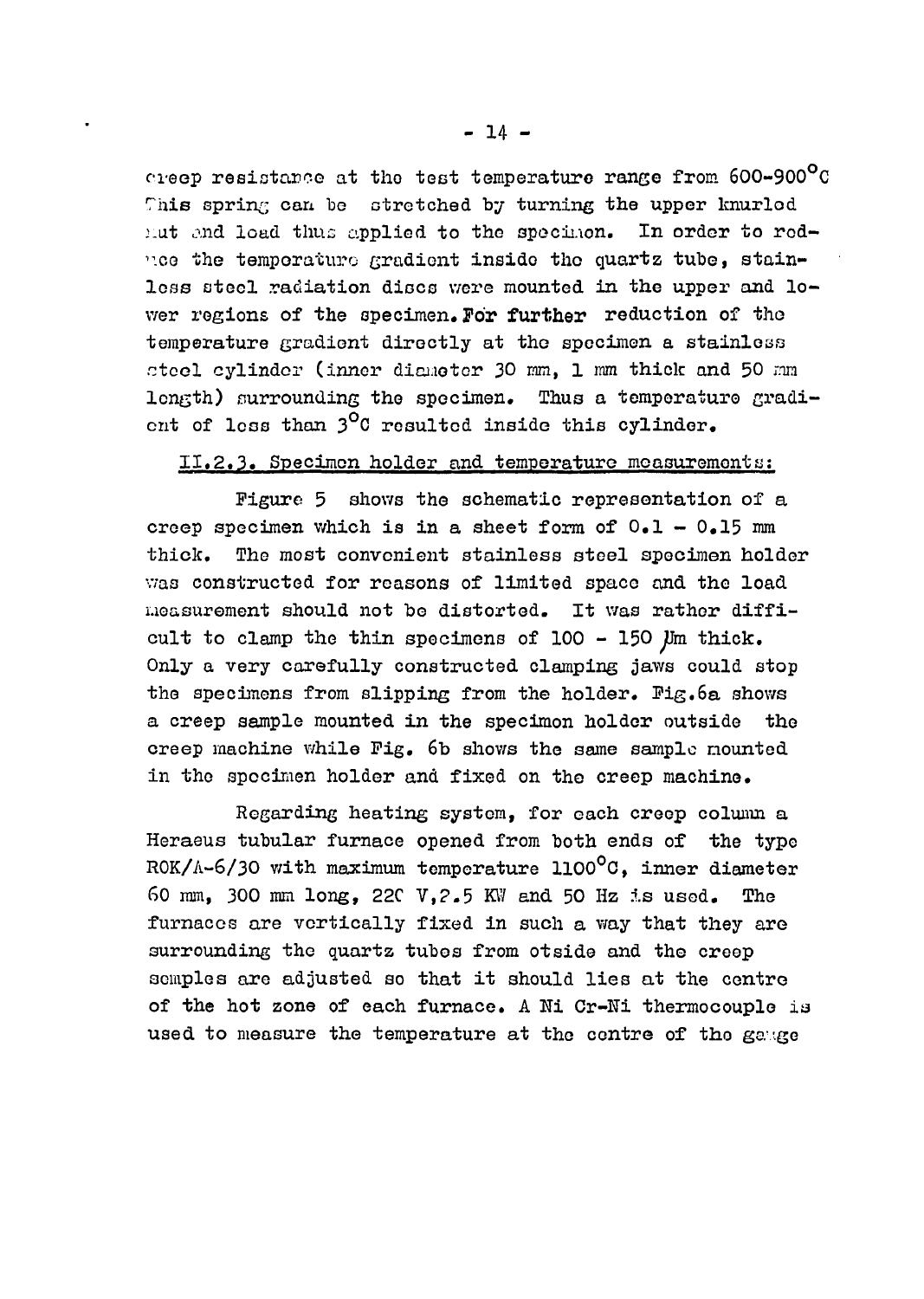

J

Fig. 5 Dimensions of creep specimen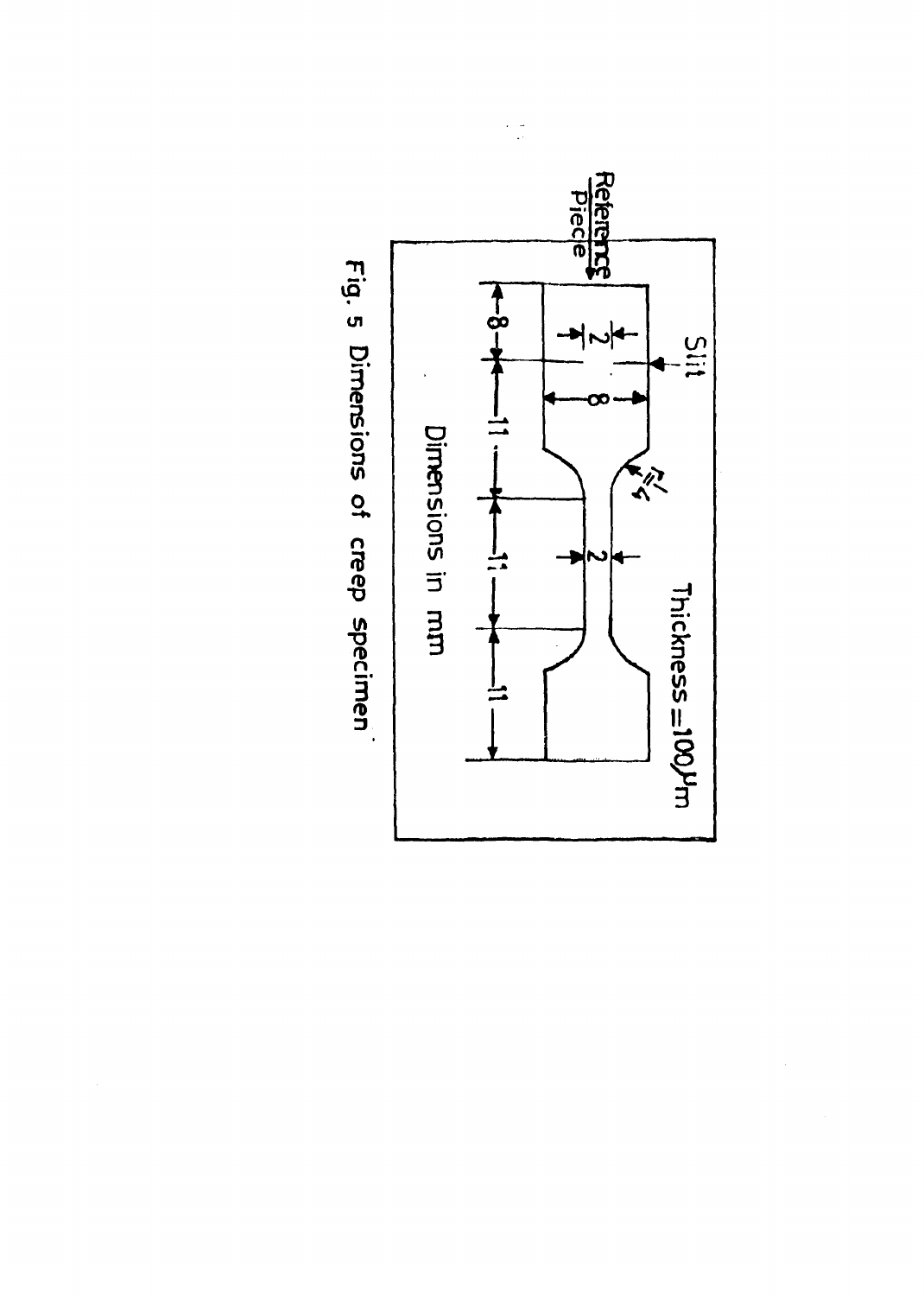

Fig. 6a : The creep sample mounted in the specimen holder outside the creep machine.

 $\epsilon$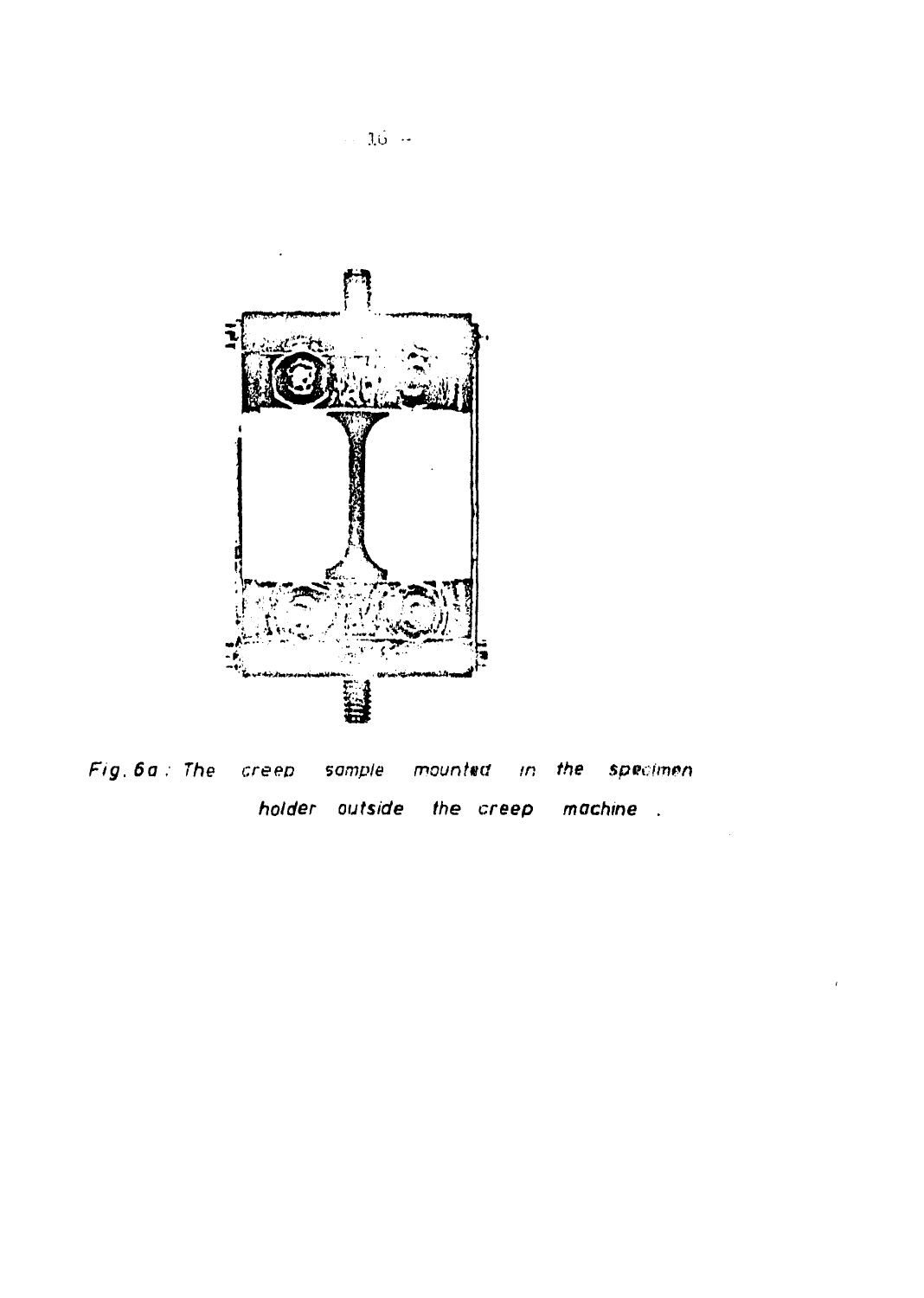

**Fig.6b: The creep sample mounted in the creep machine**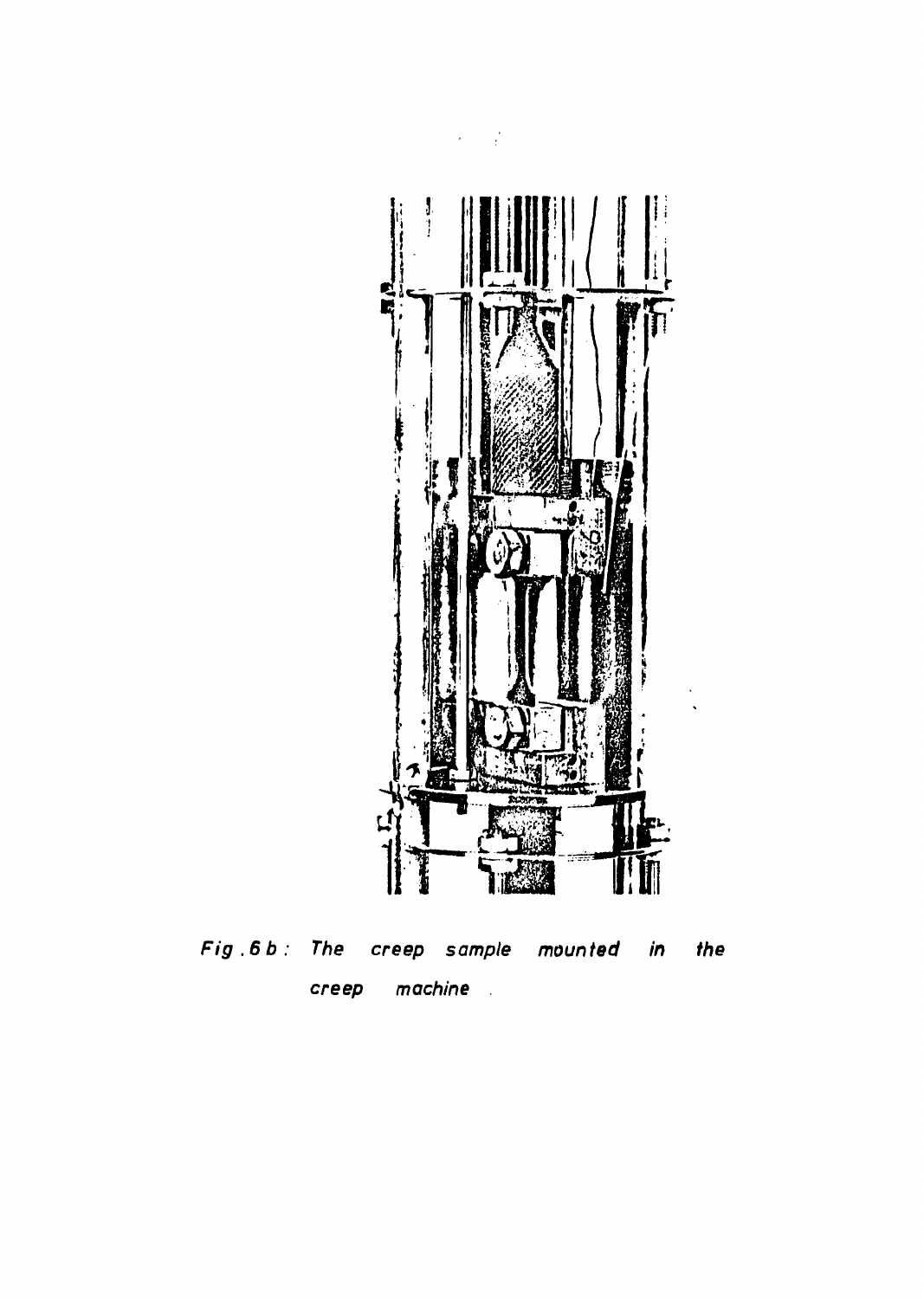

 $Fig: 7: The load$ system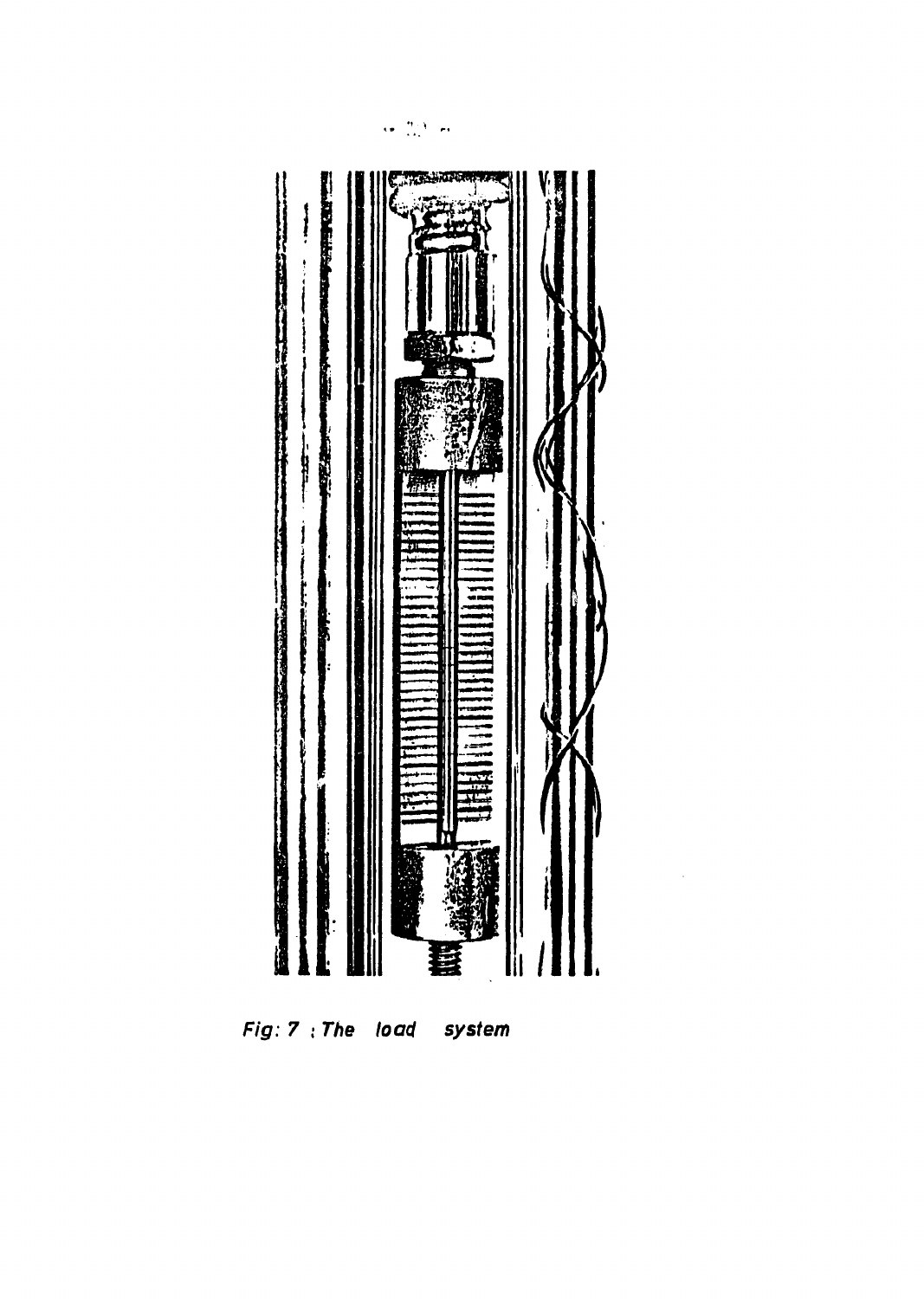to 4-channel carrier frequency measuring amplifier for inductive transducers MBS 5207 made by Elan-Schaltelemente, lleuss, West Germany through vacuum penetrations.

The MBS 5207 Amplifier is connected to a two channel Chart Recorder model BBC SERVOGOR 120-11 to record the elongation occurs to the specimen during the whole test, Sinco the maximum permissible ambient temperature for the Inductive displacement transducers is 100°C so the creep machine should be long enough to avoid any boat transfer from the furnace therefore, small fan has to be fixed near the top of each column so that the transducers and the load system should be always kept at roon temperature. As it has been previously mentioned for each creep machine, two W 10 K Inductive displacement transducers have been mounted out.One of them is connected to the upper part of the specimen holder by a stainless steel extensometer rod of approximately 40 cm long and the other one is connected to the lower part of the specimen holder through another stainless steel extensometer rod of about 44 cm long. For the correct load applied calculations the weight of the upper part of the specimen holder together with the two extensomoter rods-together they wight approximately 50 gr grams - should be taken into account for the final and accurate load calculations. By using such a load, elongation measuring and recording systems the elongation of the specimen can be continuously and precisely measured to a sensitivity of  $\pm$  0.5  $\mu$ m which is considered to be very high accuracy.

Figures 8 & 9 show that elongation-time calibration curves for these two creep machines which are in a good agreement with the data obtained from the universal machines for the same material of the same history crept at the same test conditions.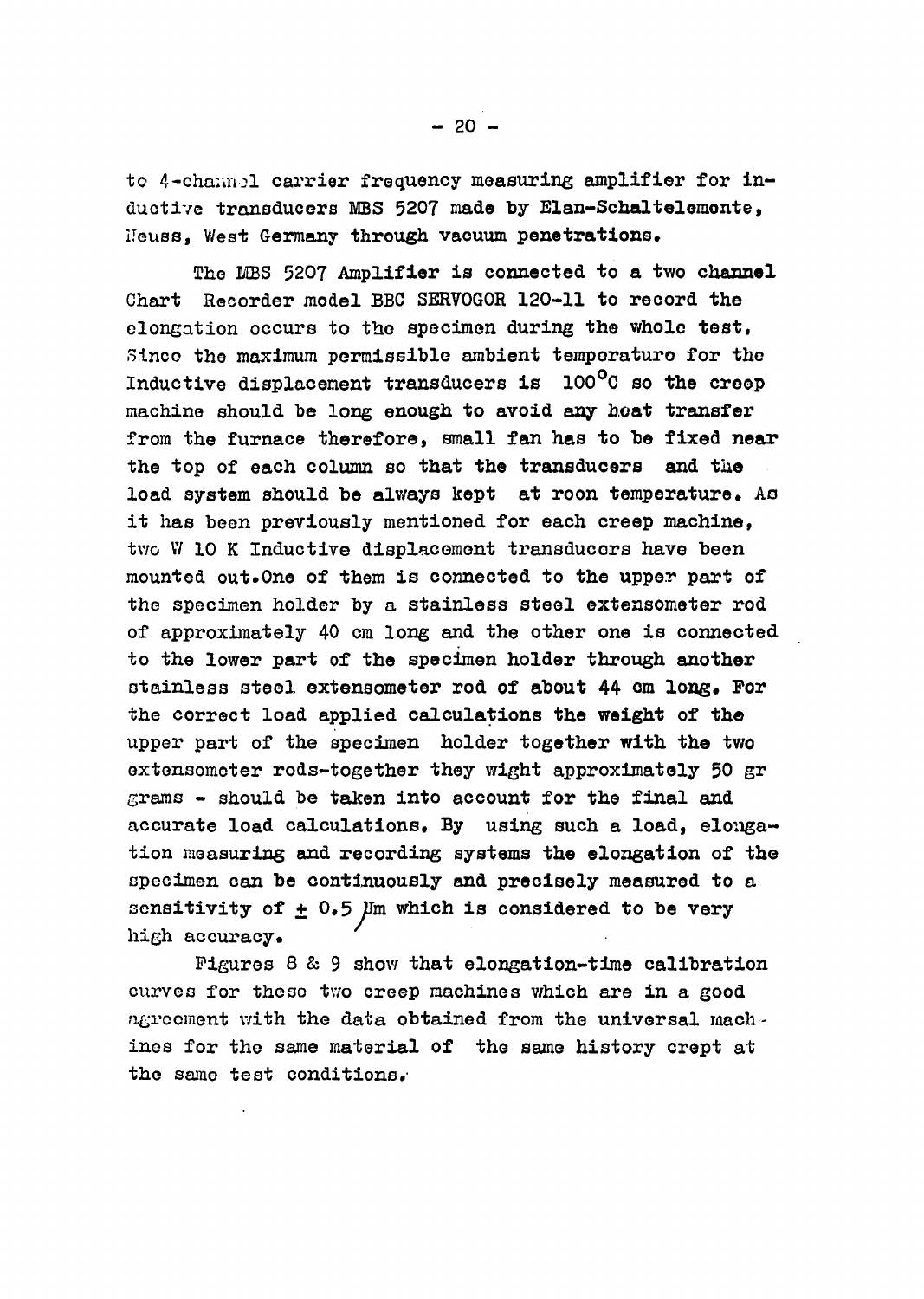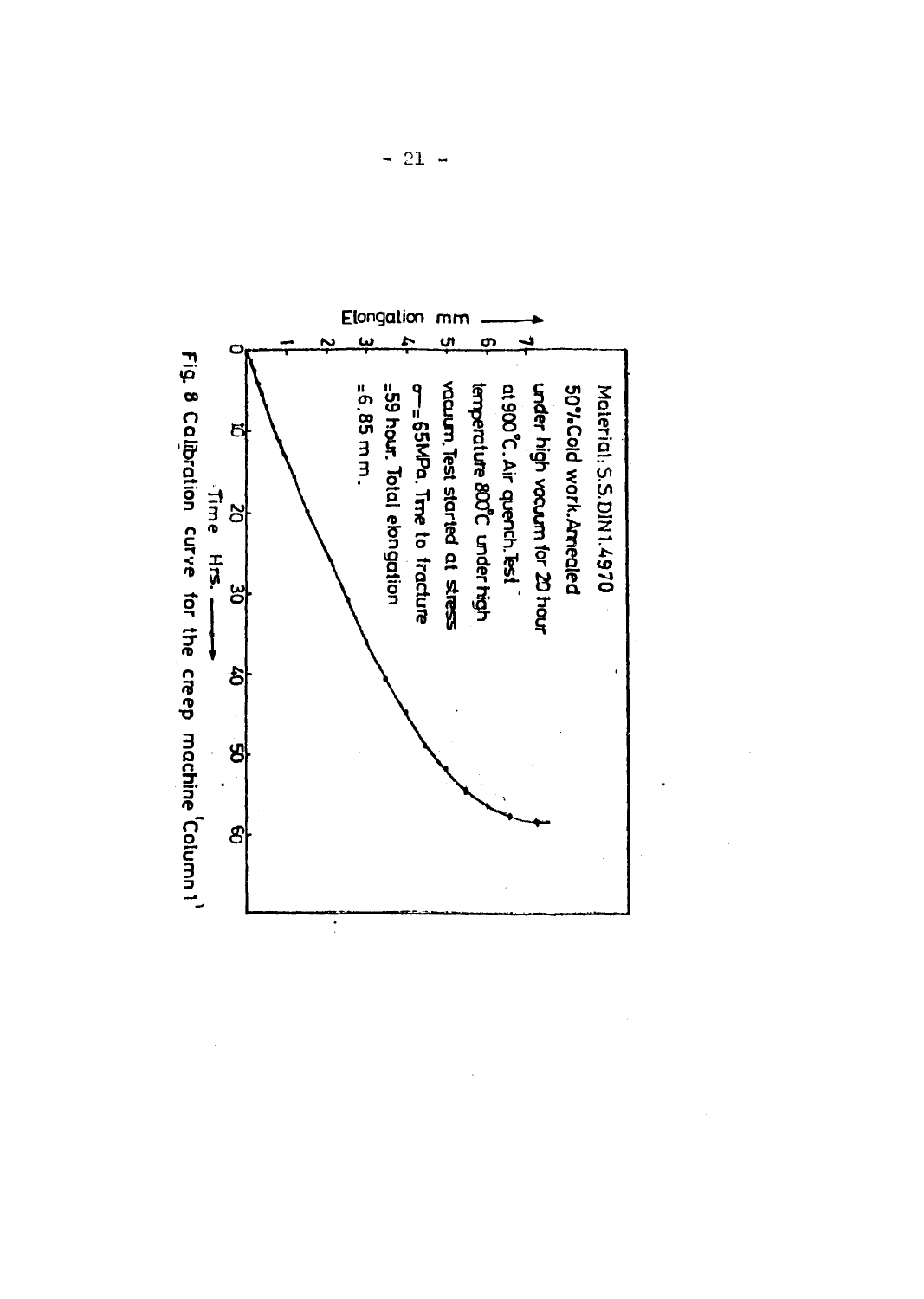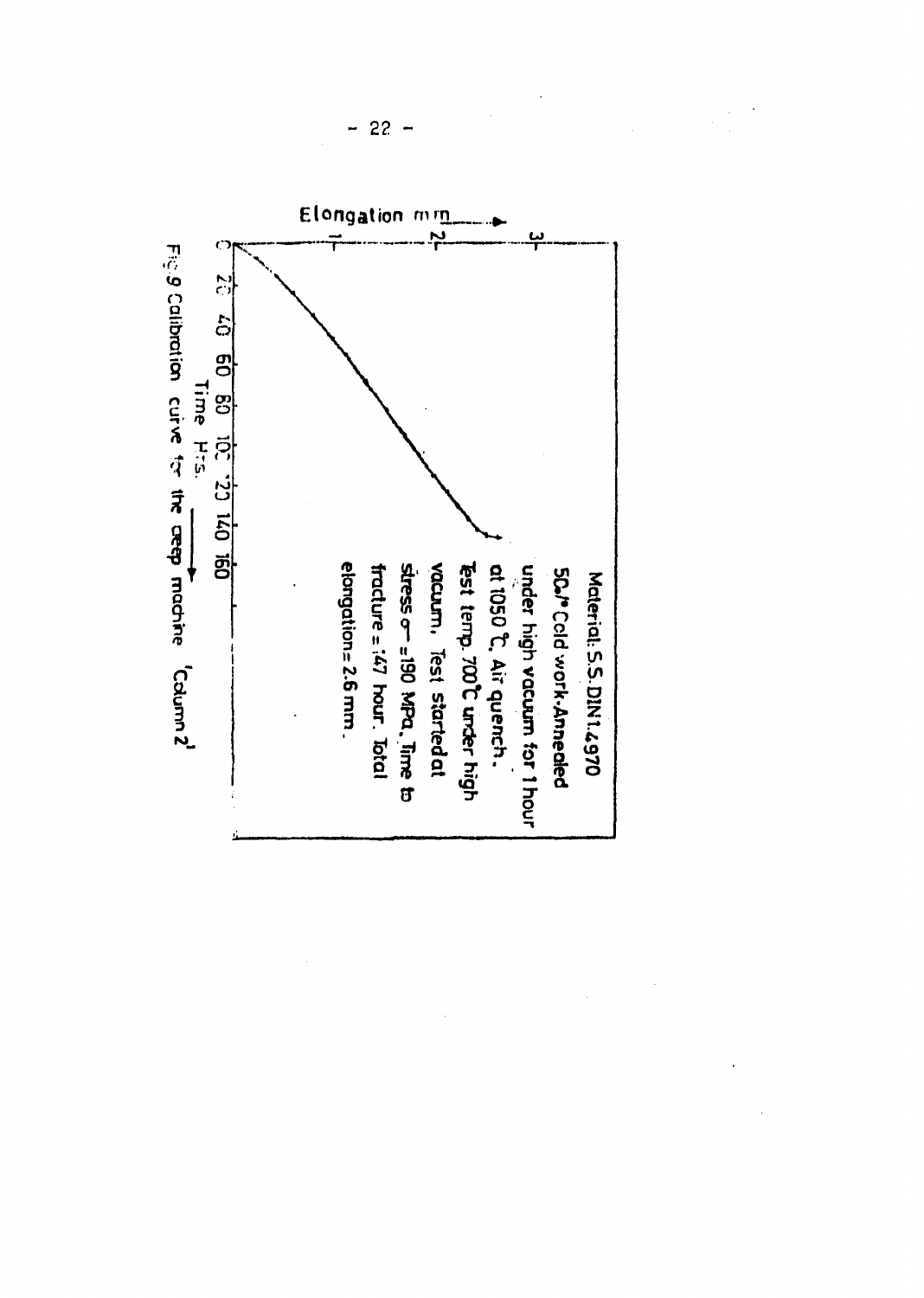### III- CREEP BEHAVIOUR OF HELIUM IMPLANTED AUSTENITIC STAINLESS STEEL

### III-l. Experimental Procedure;

#### III.1.1. Sample preparation:

The pressent studies were conducted using  $\dot{\phantom{a}}$ tensile specimons prepared from austenitic stainless stool fuel pin tubes, of 7,6 mm diameter and 0.5 mm wall thickness, the chemical composition is shown in Table 1 as provided by the manufacturer Sandvik Sweden.

Table. 1 Chemical Analysis of the Sample Material wt.%

| C Si |  |  |  | Mn Cr Ni Mo Ti N B Co                                         | Ta | Cu |
|------|--|--|--|---------------------------------------------------------------|----|----|
|      |  |  |  | 0.095 0.31 1.81 15.1 15.0 1.3 0.30 0.01 0.005 0.02 0.003 0.02 |    |    |

# $V$

0.02

The tubos wore split longitudinally 60% cold rolled to 200  $\mu$ m and solution annealed at 1100 $^{\circ}$ C for 1 hr (standard condition SC). They were subsequently cold rolled again to their final thickness of 100  $\mu$ m (50% C.W.). From these strips the tensile specimens of 12  $x$  2 mm gauge area were cut by using spark errosion machine, Finally one batch of the specimens were aged at 900°C for 20 hr (Condition I) and the other batch aged at  $1050^{\circ}$ C for 1 hr (Condition II) All heat treatments were made in vacuum better than  $10^{-6}$ using a turbomolecular pump.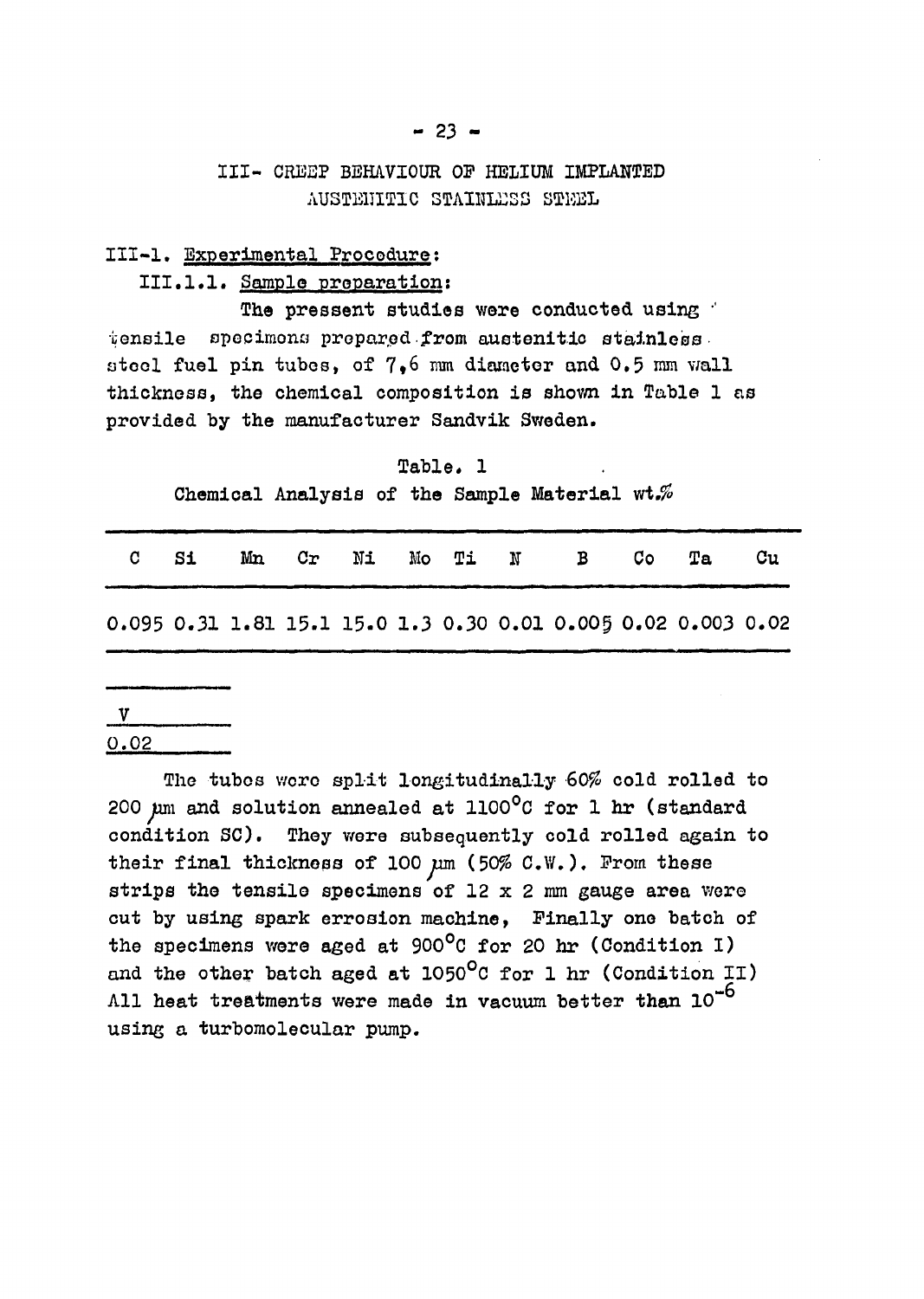**- 24 -**

#### III.1.2. Holium implantation

To study the phenomenon of He-embrittlement on matenitic stainless steel, tensile specimens from both conditions I and II wore He-implanted' to a concentration of 150 ppm using 28 Mev  $\alpha$  – beam of the compact cyclotron in IFF-KFA, Jülich, West Germany. This technique provides a fast and convenient way of introducing helium with a minimum of side effects; a few hours of cyclotron irradiation result a uniform helium concentrations equal to those prodoced by several years of reactor exposure.

#### 111.1.3. Creep tests;

Creep tests were carried out under vacuum better than  $10^{-5}$  Torr using the above mentioned creep machines at 700°C and 800°C under different constant stress values for both of the unimplanted and helium-implanted tensile samples.

#### 511.2Bosults and Discussion of Creep Data:

• The stress-rupture time diagrams are shown in Figs 10 and 11. The data are summarized in Table 2 for creep tests carried out at 700<sup>o</sup>C and 800<sup>o</sup>C for both thermal treatments of conditions I and II. Figures 10 and II show that rupture time at a certain stress value is less in condition I comparing with condition II for both test temperatures; at the same time condition I shows higher ductility with respect to condition II. Consequently one should expect slower average creep rate in condition II than in condition I which is clear from the data in Table 2.

Microstructure examinations using TEM (to be published) were carried out for samples of condition I crept at  $700^{\circ}$ C, the TEM micrographs showed new dislocation net works formed during creep test while for the samples of condition II crept at 700<sup>o</sup>C showed newly created dislocation networks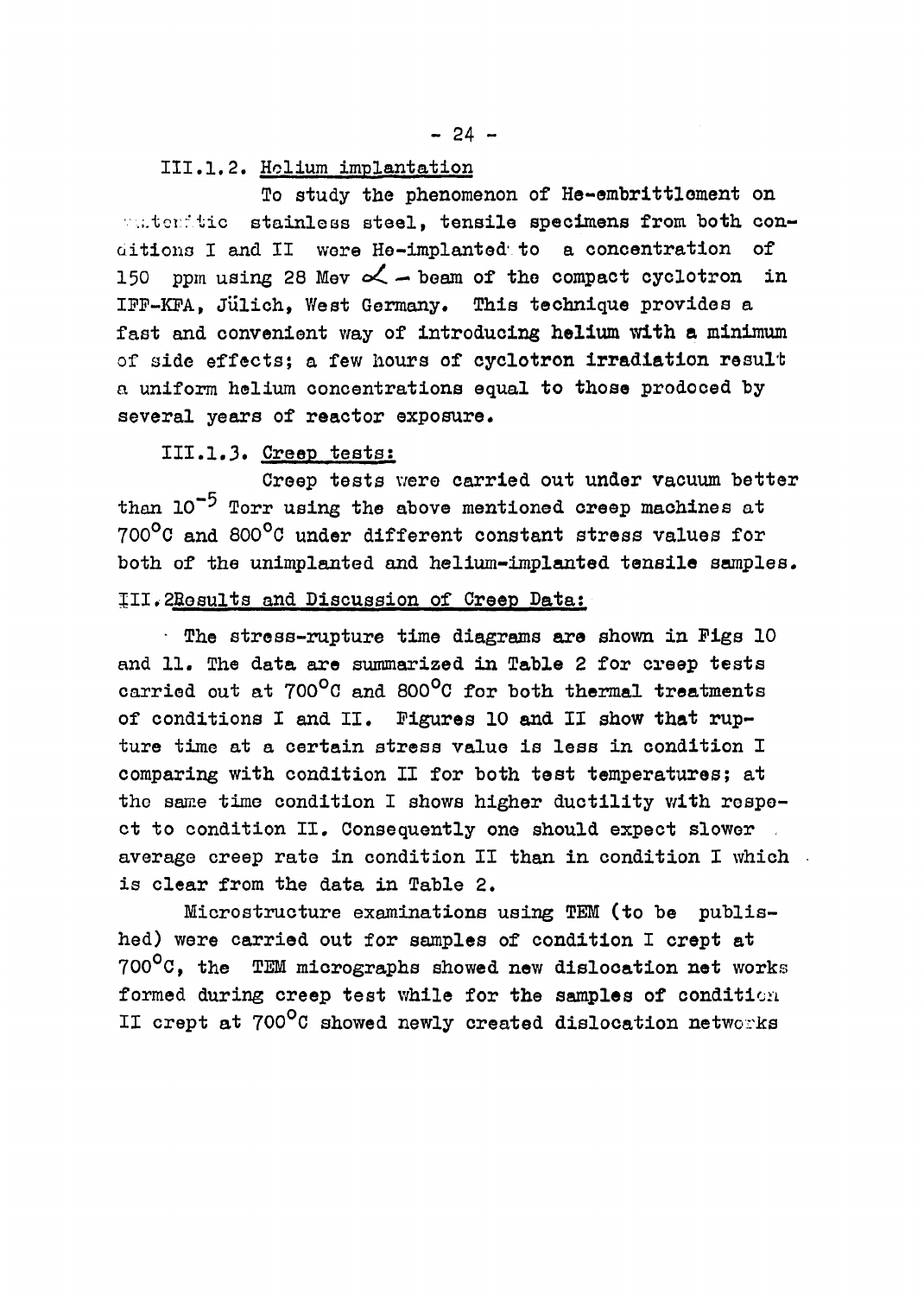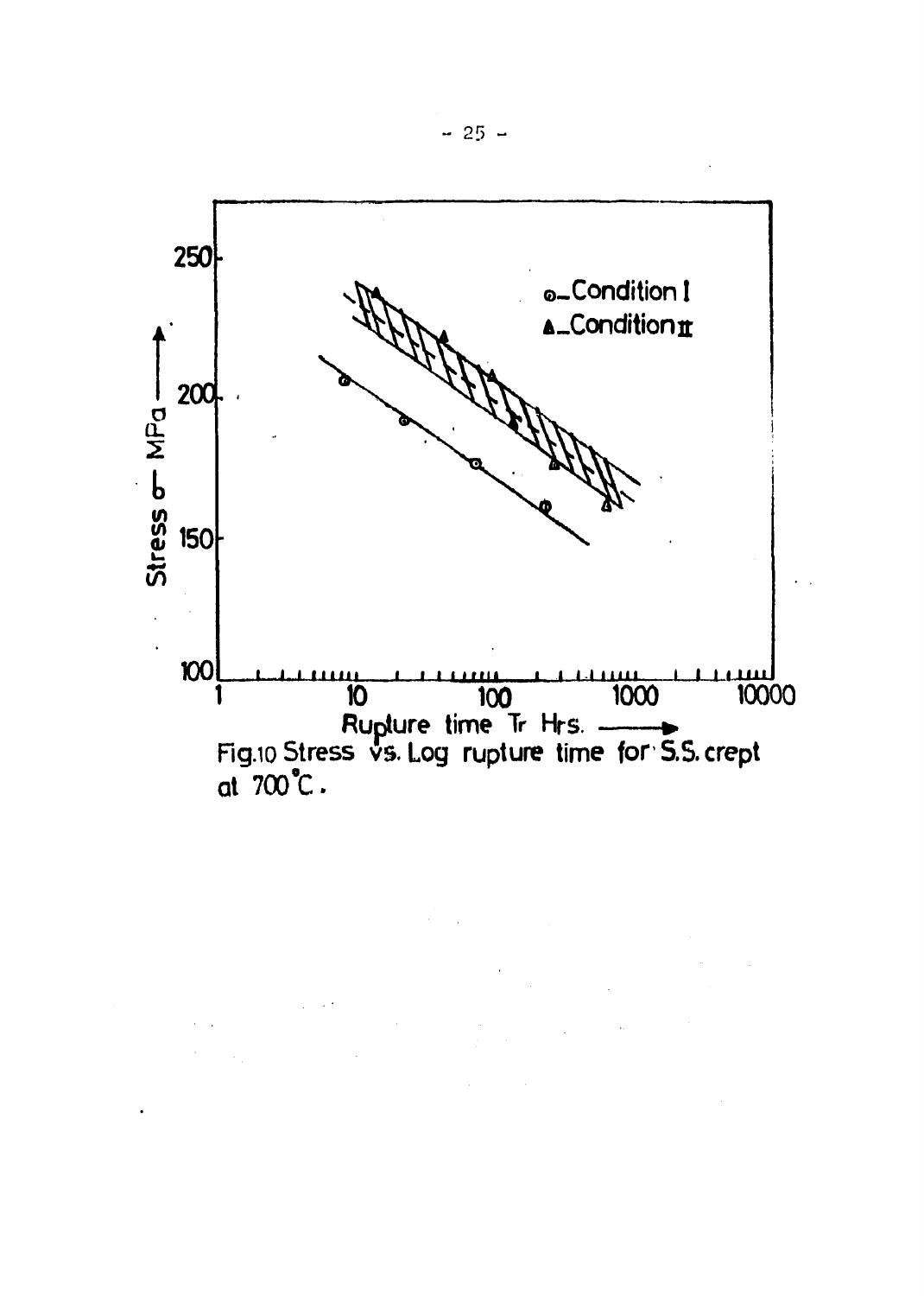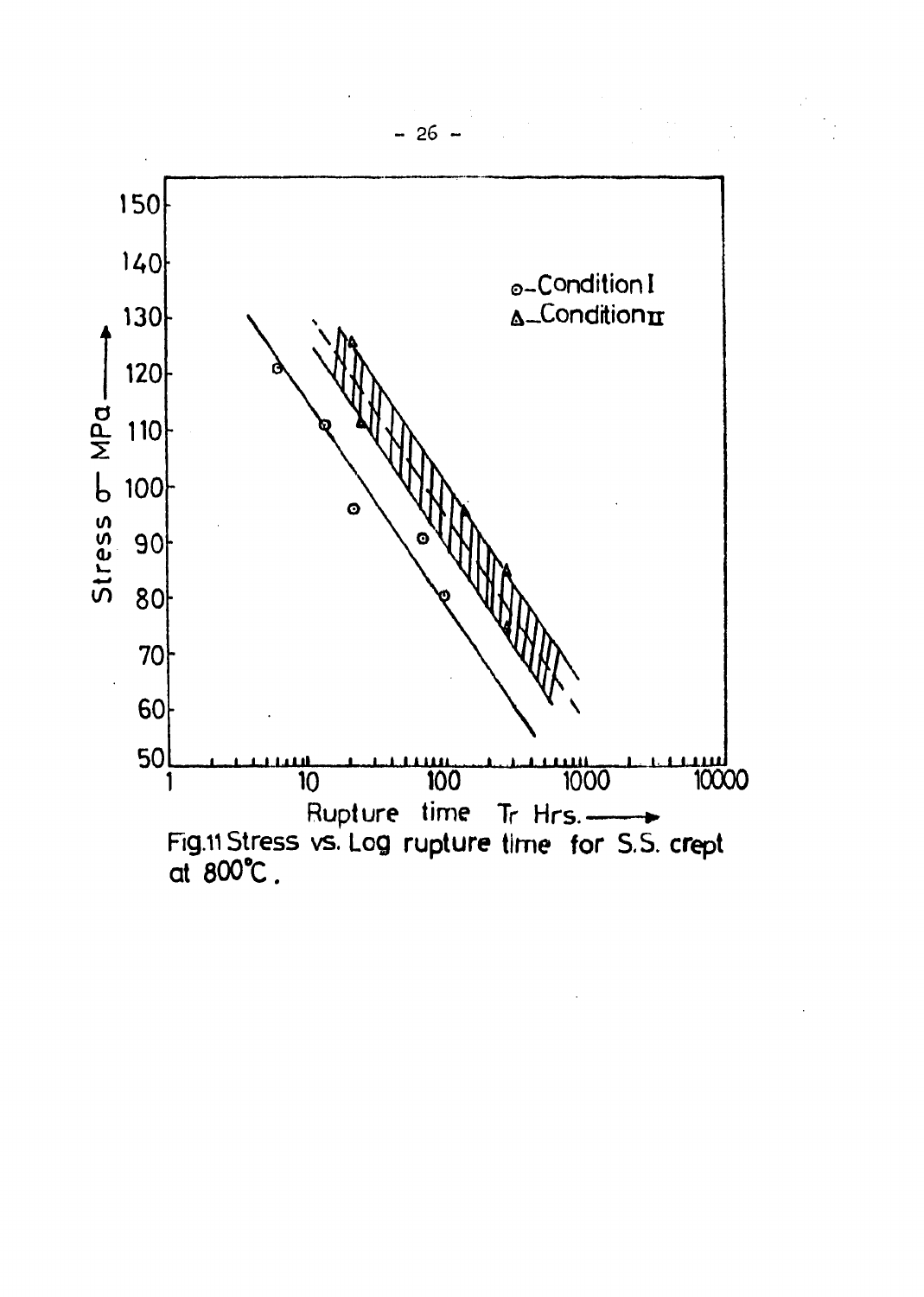| $\mathbf{I}$              |             | I                         | ¦                       |                          | $12.2112^{-3}$                        | 88.13               | <b>10.6</b>             | <b>P97</b>                     | ဌ                                | ဇ္ဇ                     |
|---------------------------|-------------|---------------------------|-------------------------|--------------------------|---------------------------------------|---------------------|-------------------------|--------------------------------|----------------------------------|-------------------------|
|                           |             | i                         | i                       |                          | $\mathbf{r}$                          | I                   | l                       |                                |                                  | $\vec{8}$               |
| $\frac{1}{4}$             |             | ļ                         | I                       |                          | $4.32510^{-3}$                        | <b>57.51</b>        | 56°9                    | 134                            | ဌ                                | 80g                     |
| $6 - 0179 - 6$            | 13.54       | 1.625                     | 74                      | 235                      | $\frac{1}{2}$                         | i                   | I                       | I                              |                                  | $\vec{g}$               |
| $\overline{\mathbf{1}}$   |             | ł                         | i                       | $\bullet$                | $9 - 67$ x10-3                        | 19.91               | s.e                     | ತ                              | ဝိ                               |                         |
| 7.57x10 <sup>-3</sup>     | 31.25       |                           | 41.3                    |                          | $\frac{1}{2}$                         | $\mathbf{I}$        | i                       | I                              | ł                                | 825<br>239<br>830       |
| 1.52210-3                 | $24 - 27$   | $1.75$<br>$3.75$          | <b>225</b>              |                          | $1 - 19x10^{-1}$                      | 55.42               | 7.85                    | ပ္ပ္<br>ပ်က                    |                                  |                         |
| $2.8 \times 10^{-3}$      | 55.6        | $\overline{L}$            |                         |                          | $5.3 \times 10^{-2}$                  | 45                  |                         | စ<br>ပံ                        | 205<br>120                       |                         |
| $5 - 7$ x10 <sup>-3</sup> | 9.66        | $\ddot{r}$                | 744.7<br>744.7          | 25392552                 | 6.75x10-3                             | <b>L' T9</b>        | $7.4$<br>5.5            |                                | <b>85553</b>                     |                         |
| $2.6 \times 10^{-3}$      | 35<br>(1    | 4.2                       | <b>132</b>              |                          | $2 - 1 \times 10^{-2}$                | 46.7                | ΰ,                      | 2                              |                                  |                         |
| $2 - 01257$               | 41.8        |                           | <b>17.1</b>             |                          | $5 - 78x10^{-2}$                      | 70.4                | 8.45                    | 52                             |                                  |                         |
| 8.5x10 <sup>-2</sup>      | 21.4        | 2°2<br>1°37               | SSO                     |                          | $7.5x10^{-3}$                         | 52.92               | <b>6.35</b>             | $\frac{1}{2}$                  |                                  |                         |
| $5.5x20^{-3}$             | 32.25       | 3.75                      | <b>L'22T</b>            |                          | $2.7x10^{-2}$                         | 54.1                | ς.<br>Ο                 | ő                              |                                  | 80                      |
| $5 \times 10^{-4}$        | 91.62       | ι<br>Ω                    | 583                     | δ                        | $2.4x10^{-3}$                         | <b>1°25</b>         | $5 - 25$                | 812                            | င်း                              | <b>SO</b>               |
| ZAVETB2G<br>creep rate/   | Strain<br>H | i<br>S<br>Total<br>Elong. | Bubture<br>ins.<br>time | vopiled<br>stress<br>ine | ZAVerage<br>creep rate/<br>trep rate/ | <b>Strain</b><br>96 | Totel<br>Elong.<br>ロ・ロ・ | <b>Rupture</b><br>time<br>hrs. | Applied<br><b>Stress<br/>MPB</b> | ramp.<br>Clamp.<br>Test |
| for 1 hr. (Condition II   |             |                           | poospied at 1050°C      |                          | $\mathbf{r}$                          | hrs. (Condition     | <b>Cor 20</b>           | <b>DoCO6</b> <sup>18</sup>     | Anneeled                         |                         |
|                           |             |                           |                         |                          |                                       |                     |                         |                                |                                  |                         |

Table (2): Creep data for 1.4970 S.S. 50% C.W.  $\overline{\phantom{a}}$ 

 $\ddot{\phantom{0}}$ 

 $\ell$ 

 $\sigma\gamma$  . .

 $\frac{1}{2}$  .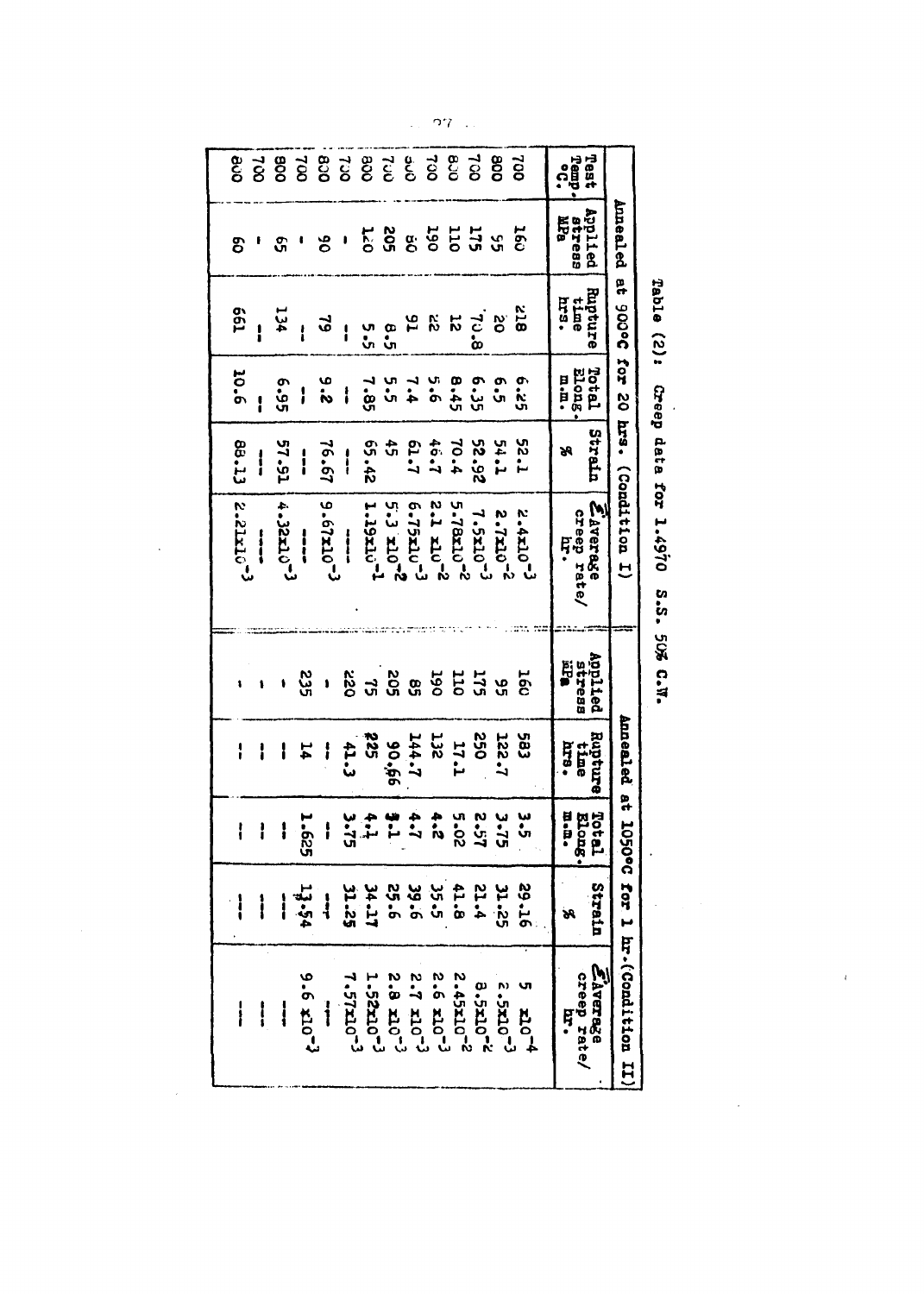and dispersed TiC particles of 100  $A^O$  diameter. Thus the distribution of TiC precipitates and their interaction with  $\therefore$ he newly generated dislocations in specimens of condition II led to lower average creep rate.

Pigs. 12 and 13 show the relationship between stress versus rupture time for samples of conditions I and II implanted with 150 ppm helium and crept at  $700^{\circ}$ C. The data are summarized in Table 3. From Pigs. 12 and 13 and Table 3 it is shown that reduction of the elongation to fracture by factors between 2-4 and lower creep rates are observed. The presently accepted mechanism for explaining the loss in ductility is that helium bubbles weaken the grain boundaries of the material and thus promote the intergranular fracture.

In contrast to the effect of helium bubbles in weakening the grain boundaries it has a strengthening effect of the grains. The microstructure investigations using TEM for irradiated samples from condition I crept at  $700^{\circ}$ C shows helium bubbles at grain boundaries and dislocations with a large TiC particles in the centre, while for samples of condition II crept at 700°C indicated helium bubbles at TiC which were precipitated at dislocations or at the grain boundries. More details on the microstructure investigations using TEM will be published later on.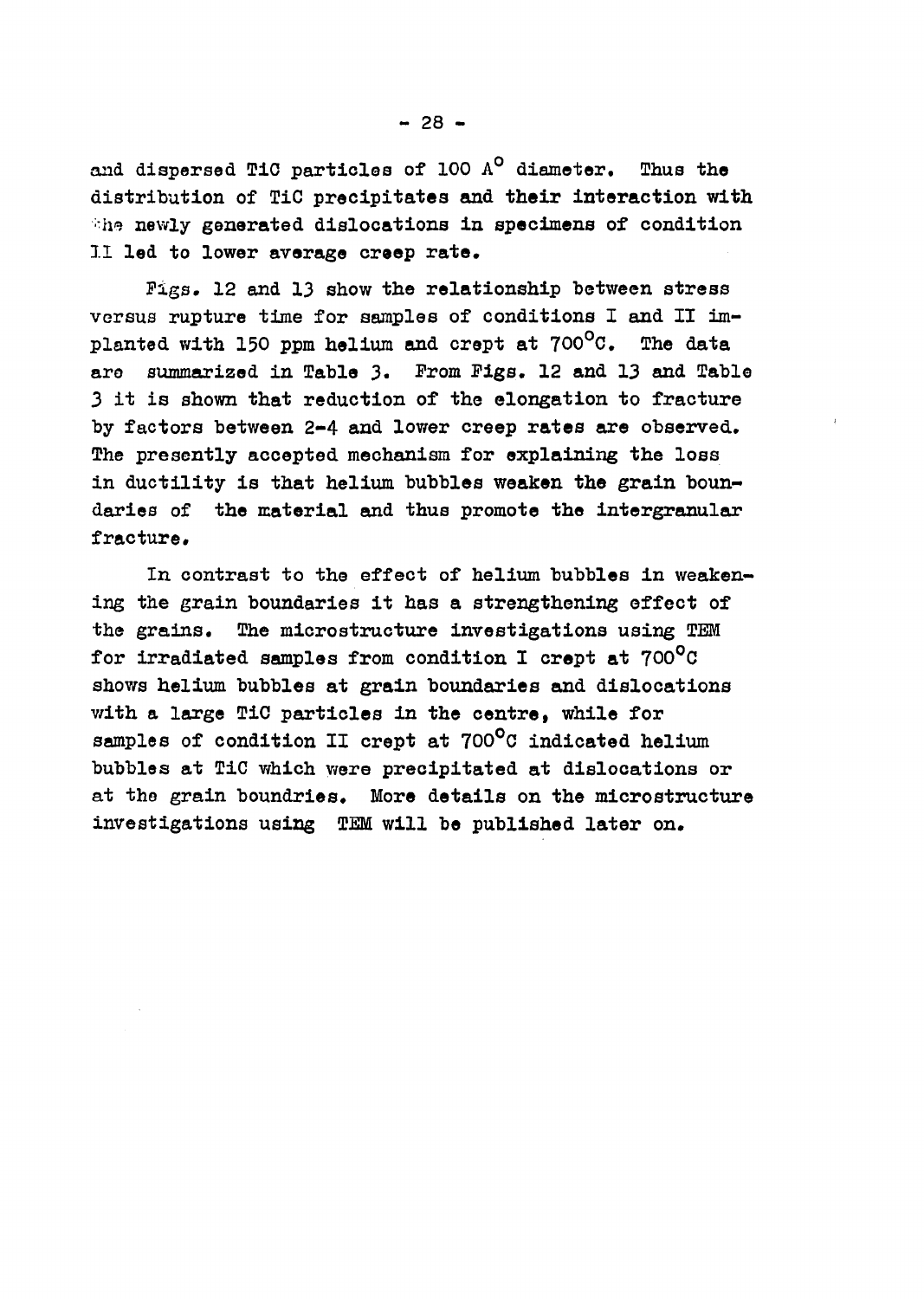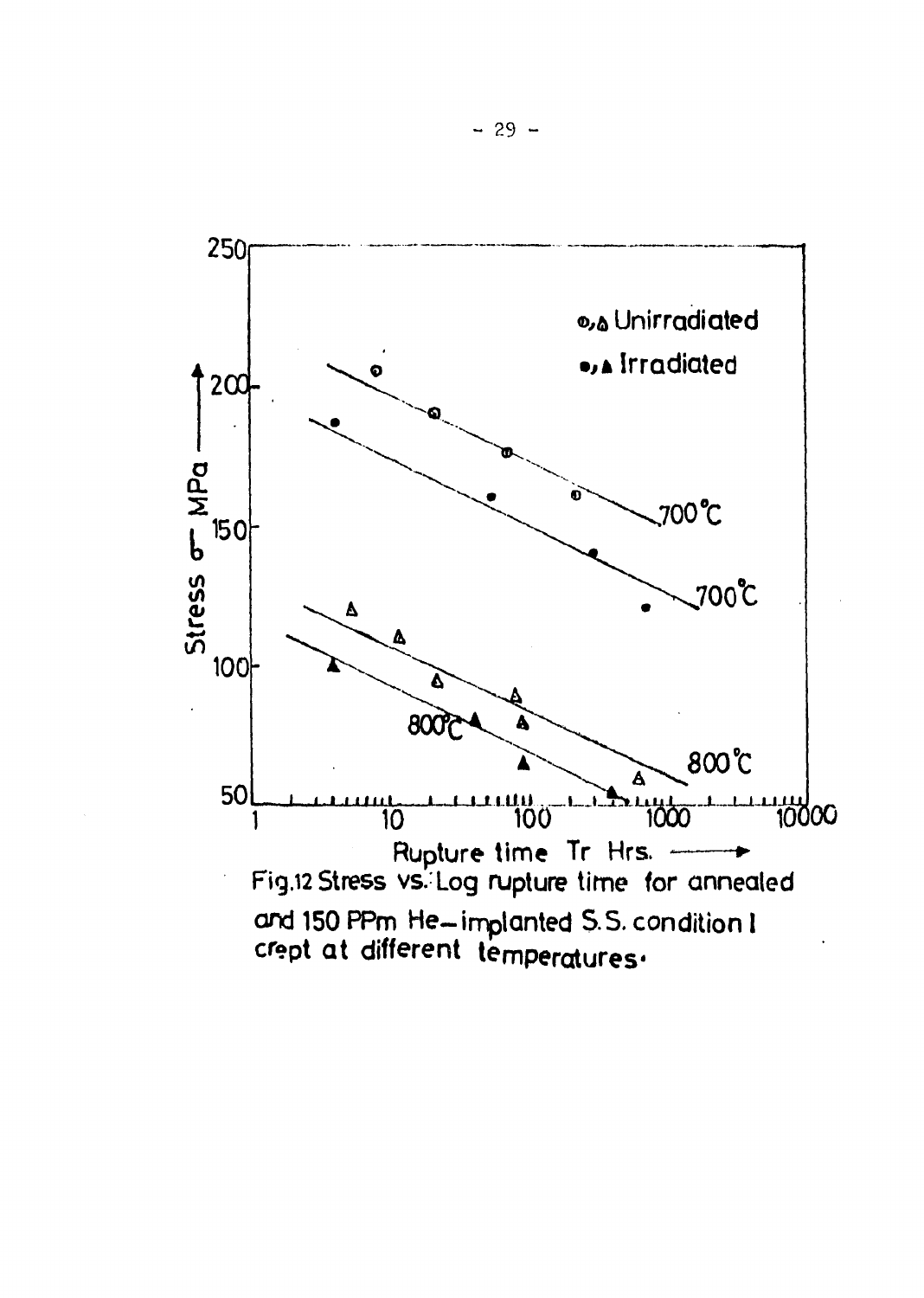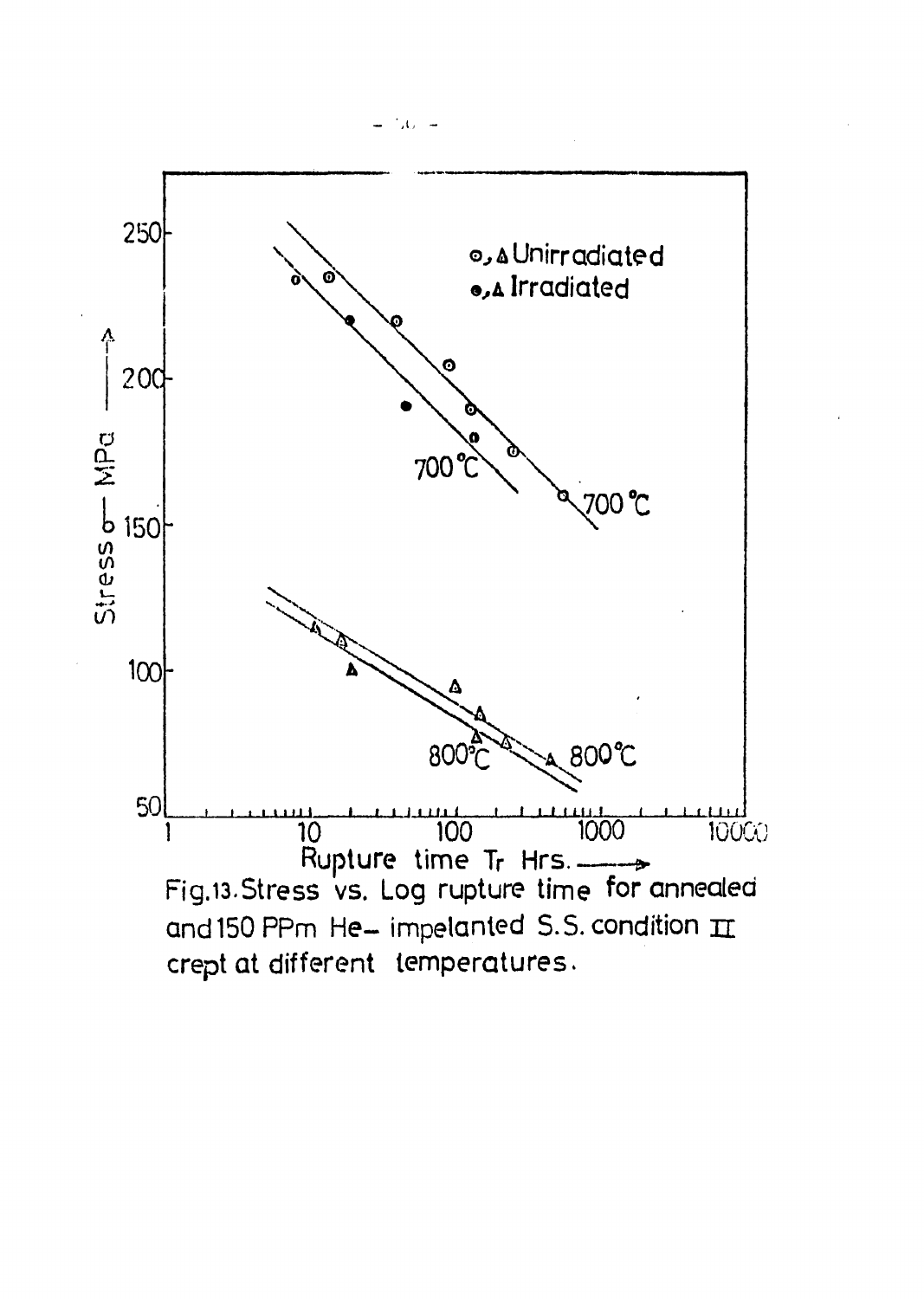| <b>Li</b>      | 800                     |                |                       |                 | goo                  | Too                   | <b>SOC</b>           | zo             | <b>aoo</b>         | ಕ್ಷ            | Test<br>Temp.<br>ဂို                  |                                           |
|----------------|-------------------------|----------------|-----------------------|-----------------|----------------------|-----------------------|----------------------|----------------|--------------------|----------------|---------------------------------------|-------------------------------------------|
|                |                         |                | ىي.<br>س              |                 |                      |                       | 388373               |                |                    | ទ្រ            | Applied<br>889418<br><b>BER</b>       | Condition I + 150 ppm implentation        |
| $\mathbf{i}$   | i                       | ¦              | 711<br>112            |                 | <b>1.88</b>          | $\frac{105}{20}$      | 42.4                 | 24.1           |                    | 4.75           | Bupture<br>159<br>ema<br>1            |                                           |
| l              | l                       | ί              | v,<br>.<br>Go         | <b>1.99</b>     | $\ddot{ }$           | 2.36                  | 51.5                 | $5 + 5$        | $\ddot{\tilde{z}}$ | 1.42           | <b>Total</b><br>Elong.<br>n.n.        |                                           |
| $\mathbf{r}$   | ا<br>ا                  | i              | <b>24.08</b>          | 16.6            | <b>S2.5</b>          | 19.61                 | 26.52                | 20.42          | 13.5               | 11.53          | Strain<br>95                          |                                           |
| $\mathbf{r}$   | i                       | $\frac{1}{1}$  | 5.35x10 <sup>-4</sup> | $2.33210^{-4}$  | $2.54x10^{-3}$       | 6.5321074             | $5.4 \times 10^{-3}$ | $5.77$ $x$ $x$ | 2.38x10-2          | $5.49220^{22}$ | <b>ZAVerage</b><br>creep rate/<br>ŗ   |                                           |
| 235            | ı                       | 220            |                       | 552558<br>50255 |                      |                       |                      | 52             | Ioo                | <b>DST</b>     | App11 ed<br><b>BUNG88</b><br>nipa     |                                           |
| œ              | i                       |                | <b>813</b>            |                 |                      | 167.5<br>475.5        | 166                  | 598.6          | S)                 | 1.77           | ernadny<br>Ë<br>hr8.                  |                                           |
| <b>20.57</b>   | i                       | 59°T           | بن<br>ن               | E 2.5           |                      | 1.37<br>15.37         | <b>1.26</b>          | 2.4            | 76°0               | 1.54           | Total<br><b>Elong</b><br>n a.         |                                           |
| 17.25          | $\mathbf{i}$            | 14.08          | 10.83                 | 18.6            | 2.2                  | 11.42                 | 10.5                 | <b>SO</b>      | r.<br>33           | <b>12.8</b>    | Strain<br>H                           |                                           |
| $2.16x10^{-2}$ | $\overline{\mathbf{I}}$ | $7.04x10^{-3}$ | 9.85x10-3             | 2.09x10-4       | $1.5 \times 10^{-4}$ | 6.82x10 <sup>-4</sup> | $6.3 \times 10^{-4}$ | $3.34x10^{-4}$ | $2.79x10^{-3}$     | $5.87x10^{-3}$ | Zherage<br>  creep rate/<br>प्रम<br>स | condition II +150 ppm Hellum implemtation |

 $\ddot{\phantom{0}}$ 

 $\ddot{\cdot}$ 

Table (3): Creep data for Irradiated 1.4970 S.S. 50% C.W.

 $\bar{\bar{z}}$ 

 $\hat{\boldsymbol{\cdot}$ 

 $\sim$  31  $\%$